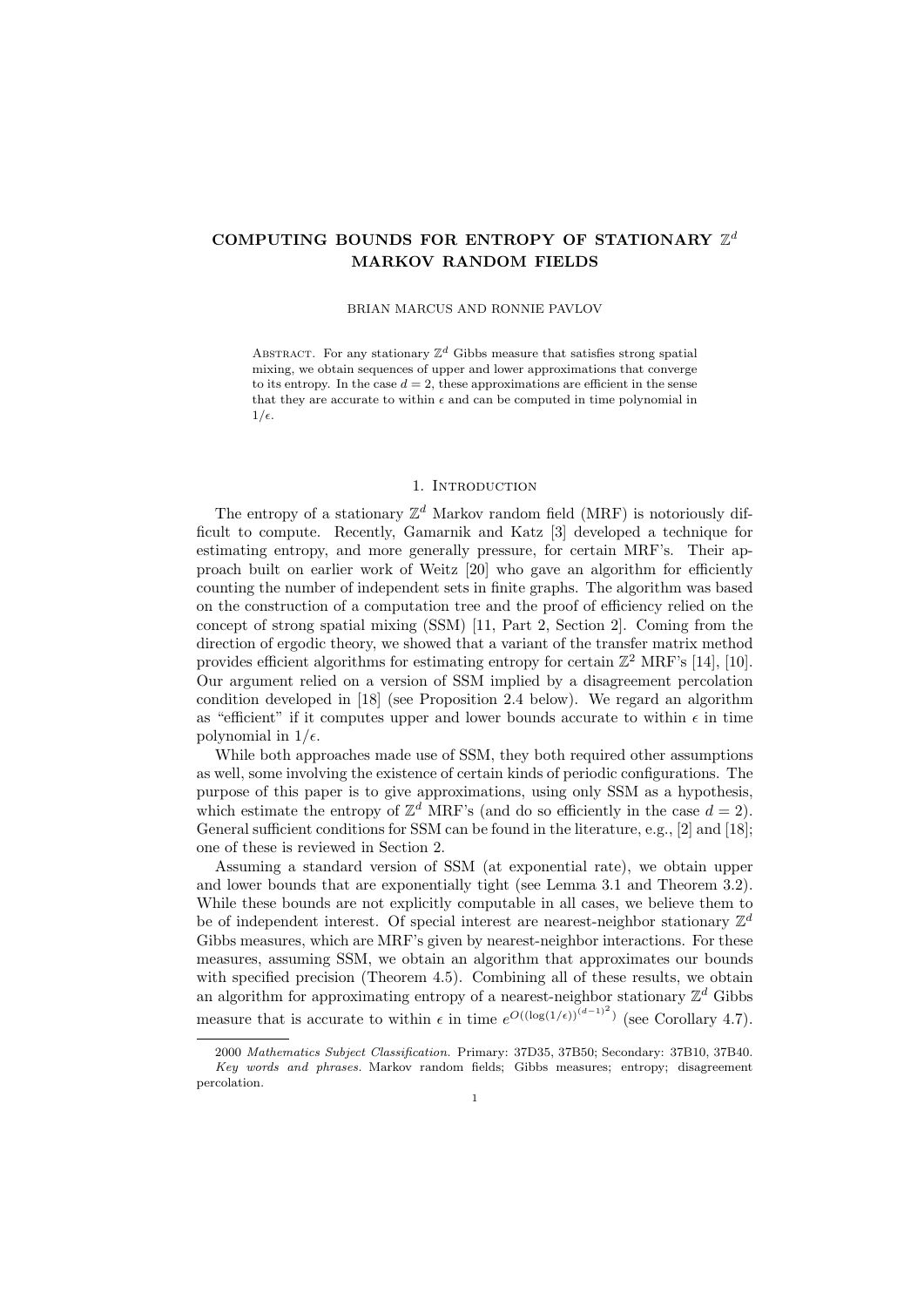Specializing to  $d = 2$ , the algorithm runs in time polynomial in  $1/\epsilon$ . We also show how to modify the algorithm to approximate the pressure of the interaction that defines the Gibbs measure (Corollary 4.13).

We emphasize that our algorithms are deterministic and establish rigorous estimates, as opposed to randomized algorithms, based on Monte Carlo simulation, which establish estimates which are frequently better, but are only guaranteed with prescribed high degree of probability (for instance see [8]). Though our algorithm requires SSM as a hypothesis, it does not depend on knowledge of the rate of correlation decay in the definition of SSM.

Classical examples of Gibbs measures include the Ising model and Potts model; see [12, Chapter 2] for an introduction to models of interest in statistical mechanics.

In Section 2 we introduce many of the concepts used in the paper. In Section 3, we establish the upper and lower bounds for MRF's. In Section 4, we give algorithms to approximate these bounds for Gibbs measures.

### 2. Background

We focus on Markov random fields on the *d***-dimensional cubic lattice**, the graph defined by vertex set  $\mathbb{Z}^d$  and edge set  $\{\{u, v\} : \sum_{i=1}^d |u_i - v_i| = 1\}$ . The **boundary** of a set *S*, which is denoted by  $\partial S$ , is the set of  $v \in \mathbb{Z}^d \setminus S$  which are adjacent to some element of *S*.

An **alphabet** *A* is a finite set with at least two elements. For a non-empty subset  $S \subset \mathbb{Z}^d$ , an element  $u \in A^S$  is called a **configuration**; here, *S* is called the **shape** of *u*. For any configuration *u* with shape *S* and any  $T \subseteq S$ , denote by  $u|_T$  the restriction of *u* to *T*, i.e. the sub-configuration of *u* occupying *T*. For *S, T* disjoint sets,  $x \in A^S$  and  $y \in A^T$ ,  $xy$  denotes the configuration on  $S \cup T$ defined by  $(xy)|_S = x$  and  $(xy)|_T = y$ , which we call the **concatenation** of *x* and *y*. We will sometimes informally identify a configuration *x* on a shape *S* with the corresponding configuration on a translate  $S + v$ , namely the configuration *y* on  $S + v$  defined by  $y_u = x_{u-v}$ .

We use  $\sigma$  to denote the  $\mathbb{Z}^d$  **shift action** on  $\mathcal{A}^{\mathbb{Z}^d}$  defined by  $(\sigma_v(x))_u = x_{u+v}$ . The set  $A^{\mathbb{Z}^d}$  is a topological space when endowed with the product topology (where *A* has the discrete topology), and any subset inherits the induced topology. By a  $\mathbb{Z}^d$ -measure, we mean a Borel probability measure on  $\mathcal{A}^{\mathbb{Z}^d}$ . This means that any  $\mu$  is determined by its values on the sets  $[w] := \{x \in \mathcal{A}^{\mathbb{Z}^d} : x|_S = w\}$ , where *w* is a configuration with arbitrary finite shape  $S \subseteq \mathbb{Z}^d$ . Such sets are called **cylinder** sets. Note that for configurations *x* and *y* on disjoint sets, we have  $[xy] = [x] \cap [y]$ . For notational convenience, rather than referring to a cylinder set [*w*] within a measure or conditional measure, we just use the configuration *w*. For instance,  $\mu(w, v \mid u)$  represents the conditional measure  $\mu([w] \cap [v] \mid [u])$ . A  $\mathbb{Z}^d$ -measure  $\mu$  is **translation-invariant** (or **stationary**) if  $\mu(A) = \mu(\sigma_v A)$  for all measurable sets *A* and  $v \in \mathbb{Z}^d$ . A  $\mathbb{Z}^d$ -measure is **fully supported** if it assigns strictly positive measure to every cylinder set in  $A^{\mathbb{Z}^d}$ .

Definition 2.1. *A*  $\mathbb{Z}^d$ -measure  $\mu$  is a  $\mathbb{Z}^d$  Markov random field *(or MRF)* if, for any finite  $S \subset \mathbb{Z}^d$ , any  $\eta \in \mathcal{A}^S$ , any finite  $T \subset \mathbb{Z}^d$  s.t.  $\partial S \subseteq T \subseteq \mathbb{Z}^d \setminus S$ , and  $a_n u \delta \in \mathcal{A}^T$  *with*  $\mu(\delta) > 0$ ,

(1) 
$$
\mu(\eta \mid \delta|_{\partial S}) = \mu(\eta \mid \delta).
$$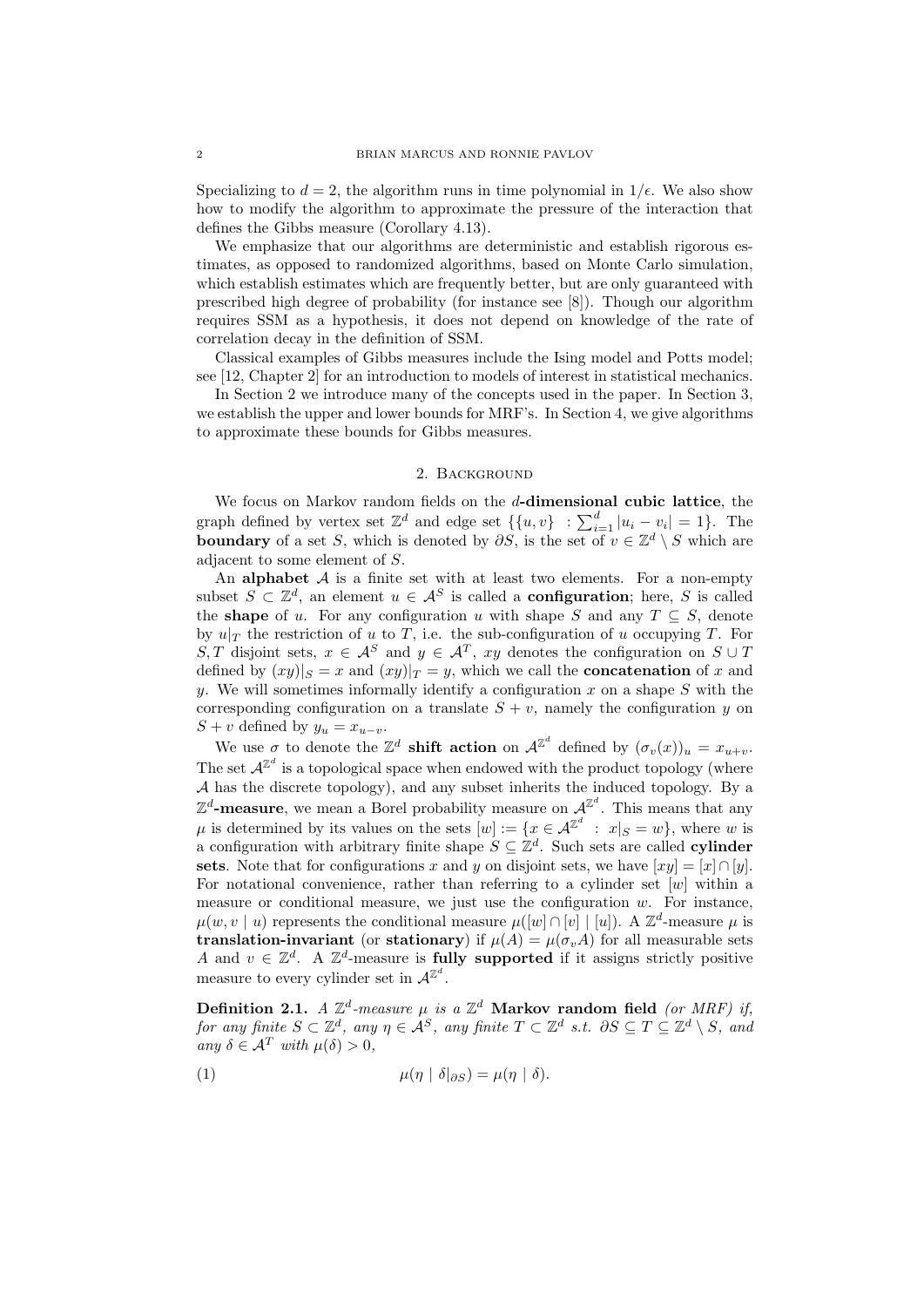Informally,  $\mu$  is an MRF if, for any finite  $S \subset \mathbb{Z}^d$ , configurations on the sites in *S* and configurations on the sites in  $\mathbb{Z}^d \setminus (S \cup \partial S)$  are  $\mu$ -conditionally independent given a configuration on the sites in *∂S*. In many papers, the MRF condition is defined in terms of a parameter *r*, and the set of all sites in  $\mathbb{Z}^d \setminus S$  that are within distance *r* of *S* plays the role of *∂S*. Obviously our definition corresponds to the case  $r = 1$  (a "nearest-neighbor" MRF).

Another commonly used variant on our definition of MRF involves conditioning, in the right-hand side of (1), on an entire configuration on  $\mathbb{Z}^d \setminus S$  a.e. rather than arbitrarily large finite configurations. However, the definitions are equivalent (one can just take weak limits) and the finite approach is a bit more concrete.

For two configurations  $y, z \in \mathcal{A}^T$  on a finite set *T*, let  $D(y, z) = \{v \in \mathbb{Z}^d : y_v \neq 0\}$  $z_v$ }. Let  $d(\cdot, \cdot)$  denote the  $L^1$  distance on  $\mathbb{Z}^d$ .

Definition 2.2. A stationary  $\mathbb{Z}^d$  MRF  $\mu$  satisfies strong spatial mixing *(SSM) if there exist constants*  $C, \alpha > 0$ *, such that for any finite*  $V \subset \mathbb{Z}^d$ *,*  $u \in V$ *,*  $\partial V \subseteq$  $T \subset V \cup \partial V$ ,  $x \in A^{\{u\}}$ , and  $y, z \in A^T$  satisfying  $\mu(y), \mu(z) > 0$ ,

$$
\left|\mu(x \mid y) - \mu(x \mid z)\right| \le Ce^{-\alpha d(\{u\}, D(y, z))}
$$

*.*

This definition of SSM is actually equivalent to a more general condition where the single site  $u$  is replaced with an arbitrary finite subset of sites  $U$ . For completeness we give a proof.

**Lemma 2.3.** *For any stationary* Z *<sup>d</sup> MRF that satisfies SSM, there exist constants*  $C, \alpha > 0$ , such that for any finite  $V \subset \mathbb{Z}^d$ ,  $U \subseteq V$ ,  $\partial V \subseteq T \subset V \cup \partial V$ ,  $x \in \mathcal{A}^U$ , *and*  $y, z \in A^T$  *with*  $\mu(y), \mu(z) > 0$ ,

(2) 
$$
\left| \mu(x \mid y) - \mu(x \mid z) \right| \leq |U| C e^{-\alpha d(U, D(y, z))}.
$$

*(The constants C, α can be taken to be those in the definition of SSM.)*

*Proof.* Arbitrarily order the sites in *U* as  $1, 2, \ldots, |U|$ . Then

$$
|\mu(x | y) - \mu(x | z)| = \left| \left( \prod_{i=1}^{|U|} \mu(x_i | y, x_1, \dots x_{i-1}) \right) - \left( \prod_{i=1}^{|U|} \mu(x_i | z, x_1, \dots x_{i-1}) \right) \right|
$$
  

$$
\leq \left[ \sum_{i=1}^{|U|} \left( \prod_{j=1}^{i-1} \mu(x_j | y, x_1, \dots x_{j-1}) \right) \left( \prod_{j=i+1}^{|U|} \mu(x_j | z, x_1, \dots x_{j-1}) \right) \right]
$$
  

$$
|\mu(x_i | y, x_1, \dots x_{i-1}) - \mu(x_i | z, x_1, \dots x_{i-1})| \right] \leq C|U|e^{-\alpha d(U, D(y, z))}.
$$

We note that strong spatial mixing can be defined for probability measures on fairly arbitrary undirected graphs. Sometimes strong spatial mixing, as we have defined it, is called "strong spatial mixing with exponential rate."

There are a variety of conditions in the literature which guarantee SSM of an MRF: for example, see [2], [4], [6], [16], [18], and [20]. We present the one from [18] here as one of the most general and easy to state.

Let  $\mu$  be a stationary MRF. Let

$$
q(\mu) = \max_{y,z \in \mathcal{A}^{\partial 0}: \mu(y), \mu(z) > 0} \rho(\mu(\cdot \mid y), \mu(\cdot \mid z))
$$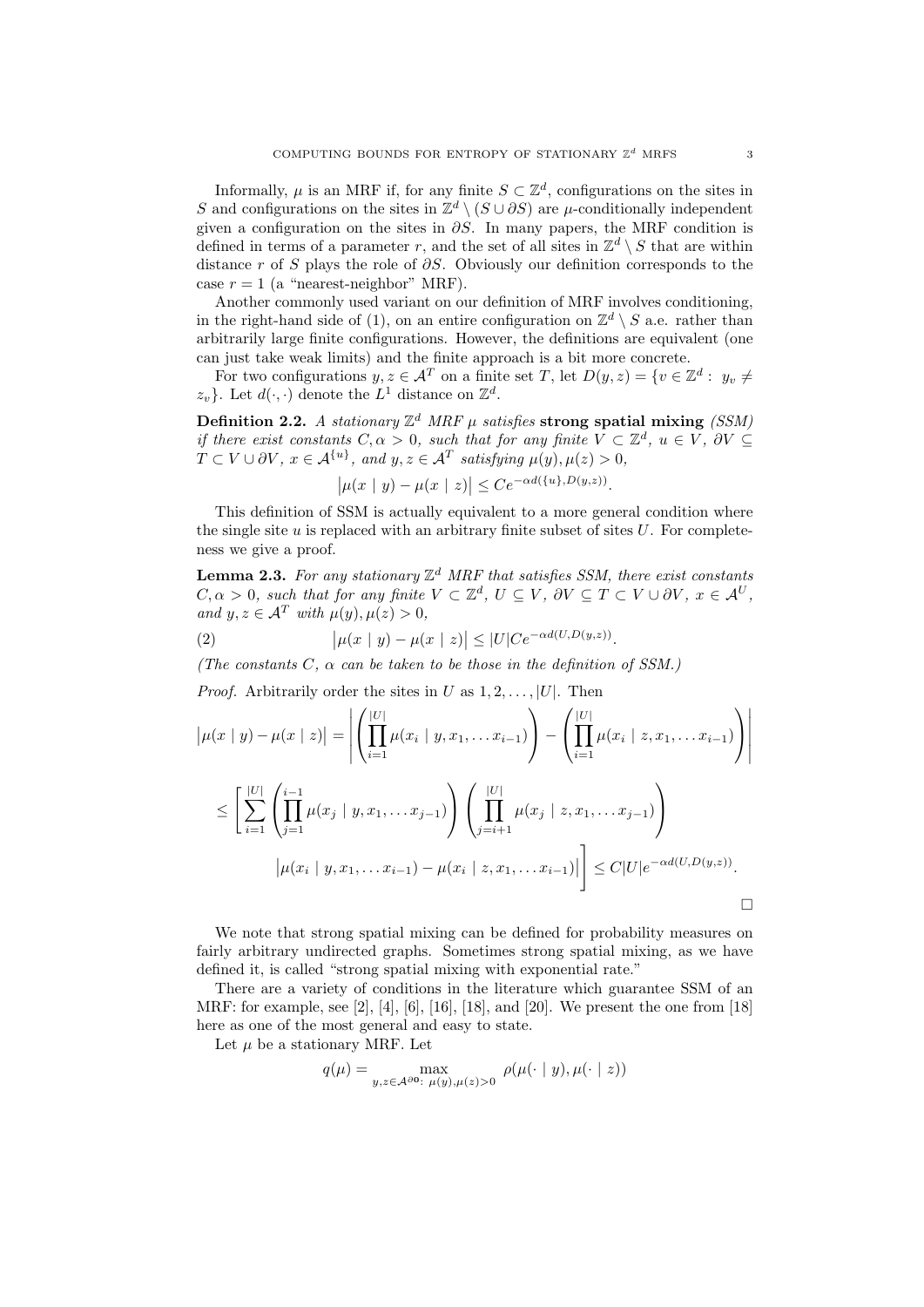where  $\rho$  denotes total variation distance of distributions on  $\mathcal{A}^0$ . Let  $p_c = p_c(\mathbb{Z}^d)$ denote the critical probability for site percolation in  $\mathbb{Z}^d$ . (We will not define  $p_c(\mathbb{Z}^d)$ or discuss percolation theory here; for a good introduction to the subject, see [7].)

**Proposition 2.4.** *If*  $q(\mu) < p_c$ *, then*  $\mu$  *satisfies SSM.* 

This result is essentially contained in [18, Theorem 1]; see [10, Theorem 3.10] for more explanation.

The following is the standard notion, in ergodic theory and information theory, of entropy.

**Definition 2.5.** *Given a*  $\mathbb{Z}^d$ -measure  $\mu$  and a finite set  $S \subset \mathbb{Z}^d$ , one defines the **entropy** of  $\mu$  on  $S$  as:

$$
H_{\mu}(S) = \sum_{w \in A^S} -\mu(w) \log(\mu(w))
$$

*where terms with*  $\mu(w) = 0$  *are omitted.* 

We also have the notion of conditional entropy.

**Definition 2.6.** *Given* a  $\mathbb{Z}^d$ -measure  $\mu$  and disjoint finite sets  $S, T \subset \mathbb{Z}^d$ , one *defines the* **conditional entropy** of  $\mu$  on  $S$ *, given*  $T$ *, as:* 

$$
H_{\mu}(S \mid T) = \sum_{w \in A^{S \cup T} : \mu(w|_{T}) > 0} -\mu(w) \log \mu(w|_{S} \mid w|_{T})
$$

*where again terms with*  $\mu(w) = 0$  *are omitted.* 

Let  $\mu$  be a stationary  $\mathbb{Z}^d$ -measure. The following monotonicity property is well known: if  $S, T, T' \subset \mathbb{Z}^d$  are finite,  $T' \subset T$  and  $S \cap T = \emptyset$ , then  $H_\mu(S | T) \le$  $H_\mu(S \mid T')$ . We can now extend Definition 2.6 to infinite *T* by defining

$$
H_{\mu}(S \mid T) = \lim_{n} H_{\mu}(S \mid T_n)
$$

for a nested sequence of finite sets  $T_1 \subset T_2 \subset \ldots$  with  $\cup_n T_n = T$ ; by the monotonicity property just mentioned, the limit exists and does not depend on the particular choice of sequence  $T_n$ . With this definition, it is clear that the previously mentioned monotonicity also holds for infinite *T* and *T ′* :

 ${\bf Lemma\ 2.7.}$  *Let*  $\mu$  *be a stationary*  $\mathbb{Z}^d$ -measure. If  $S,T,T'\subset \mathbb{Z}^d$  ,  $S$  *is finite,*  $T'\subset T$ *and*  $S \cap T = ∅$ *, then* 

$$
H_{\mu}(S \mid T) \le H_{\mu}(S \mid T').
$$

We will find the following notation useful later. Let *S* and *T* be disjoint finite sets. For a stationary  $\mathbb{Z}^d$  MRF  $\mu$  and a fixed configuration  $y \in \mathcal{A}^T$ , with  $\mu(y) > 0$ , we define

$$
H_{\mu}(S \mid y) = \sum_{x \in \mathcal{A}^S} -\mu(x \mid y) \log \mu(x \mid y).
$$

Thus, we can write

(3) 
$$
H_{\mu}(S | T) = \sum_{y \in A^{T}, \mu(y) > 0} \mu(y) H_{\mu}(S | y).
$$

If *T* is the disjoint union of  $T_1$  and  $T_2$ , we can write

(4) 
$$
H_{\mu}(S | T_1 \cup T_2) = \sum_{y \in A^{T_1} : \ \mu(y) > 0} \mu(y) \sum_{w \in A^{T_2} : \ \mu(wy) > 0} \mu(w | y) H_{\mu}(S | w y).
$$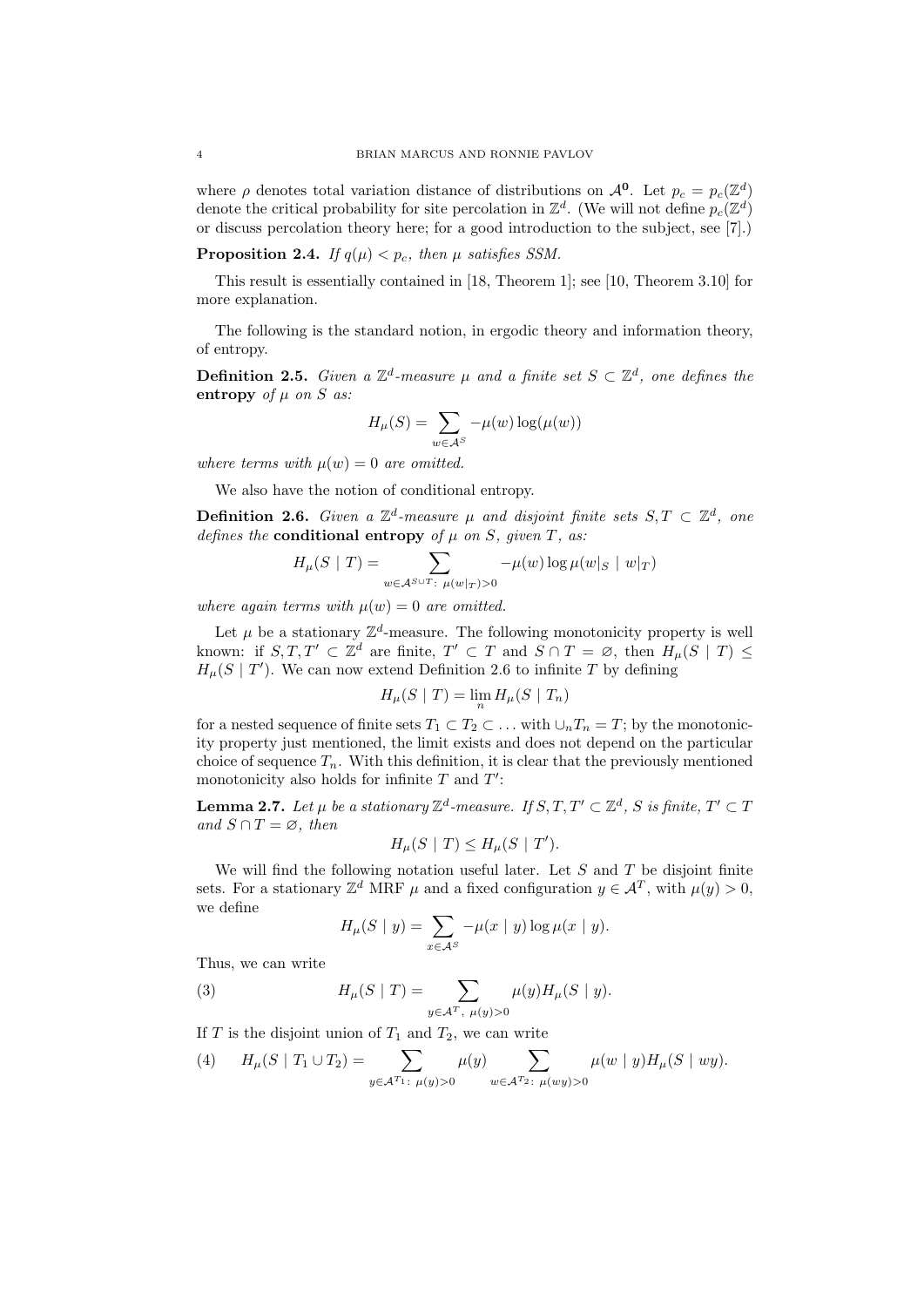We can also define the entropy of a stationary  $\mathbb{Z}^d$ -measure itself, also known as entropy rate in information theory.

**Definition 2.8.** The **measure-theoretic entropy** of a stationary  $\mathbb{Z}^d$ -measure  $\mu$ *on*  $A^{\mathbb{Z}^d}$  *is defined by* 

$$
h(\mu) = \lim_{j_1, j_2, \dots, j_d \to \infty} \frac{H_\mu(S_{j_1 \dots j_d})}{j_1 j_2 \cdots j_d},
$$

where  $S_{j_1j_2...j_d}$  denotes the  $j_1 \times j_2 \times ... \times j_d$  rectangular prism  $\prod_{i=1}^d [1, j_i]$ .

It is well known that the limit exists independent of the rates at which each  $j_1, j_2, \ldots, j_d$  approach infinity [5, Theorem 15.12].

There is also a useful conditional entropy formula for  $h(\mu)$ . For this, we consider the usual lexicographic order on  $\mathbb{Z}^d$ :  $x \prec y$  if for some  $1 \leq k \leq d$ ,  $x_i = y_i$  for *i* = 1, ..., *k* − 1 and  $x_k < y_k$ . Let  $\mathcal{P}^-$  = { $z \in \mathbb{Z}^d$  :  $z \prec \mathbf{0}$ }. where 0 denotes the origin

**Theorem 2.9.** [5, Equation 15.18] *Let*  $\mu$  *be a stationary*  $\mathbb{Z}^d$ -measure. Then

$$
h(\mu) = H_{\mu}(\mathbf{0} \mid \mathcal{P}^{-}).
$$

When  $d = 1, \mathbb{Z}^d = \mathbb{Z}$  can represent time, with the site **0** representing the present and  $\mathcal{P}^-$  representing the past. The preceding result generalizes the interpretation of  $h(\mu)$  as the average uncertainty of the present, conditioned on the past [19, Chapter 4].

Finally, we state a simple technical lemma that we will need.

**Lemma 2.10.** *Given constants*  $C, \alpha > 0$ *, there exists a constant*  $C' > 0$  *such that if* 0 < *a*, *b* < 1 *and*  $|a - b|$  ≤  $Ce^{-\alpha n}$  *for some*  $n \in \mathbb{N}$ *, then* 

$$
|a\log a - b\log b| \le C' n e^{-\alpha n}.
$$

*Proof.* Clearly, without loss of generality that  $0 < b \le a < 1$ . We first show that this implies

(5) 
$$
|a \log a - b \log b| \le (a - b)(1 - \log(a - b)).
$$

To see this, observe

$$
|a \log a - b \log b| \le |a \log a - b \log a| + |b \log a - b \log b|
$$
  
=  $(a - b)(-\log a) + b \log \left(1 + \frac{a - b}{b}\right)$   
 $\le (a - b)(-\log(a - b)) + (a - b) = (a - b)(1 - \log(a - b)).$ 

Using (5) and the monotonicity of the function  $x(1 - \log x)$  on  $(0, 1]$ , we see that if  $|a - b|$  <  $Ce^{-\alpha n}$ , then

$$
|a \log a - b \log b| \le Ce^{-\alpha n} (1 - \log(Ce^{-\alpha n})) = Ce^{-\alpha n} (1 - \log C + \alpha n) \le C' n e^{-\alpha n}
$$
  
for some C' depending only on C and  $\alpha$ .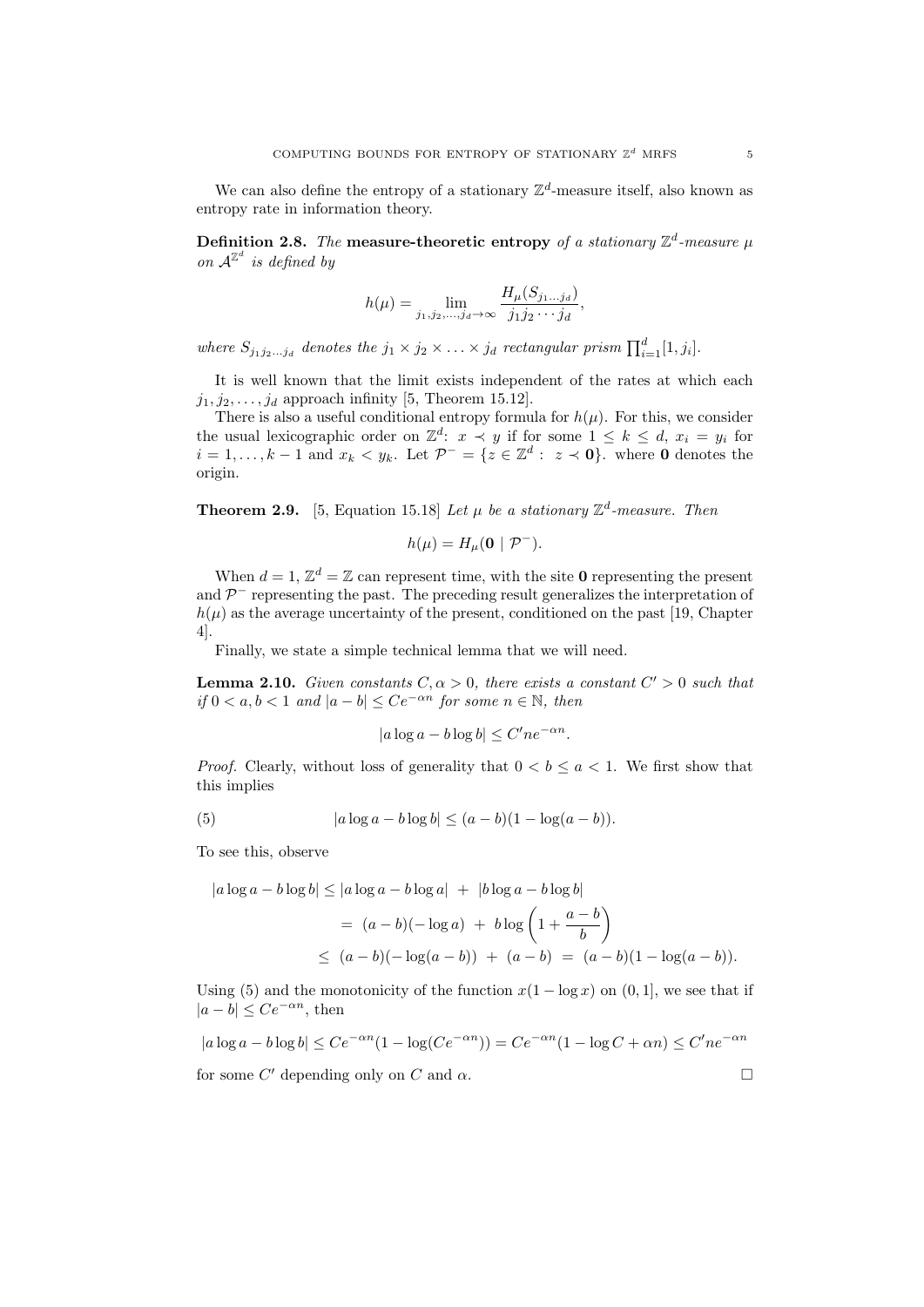Let  $\mathcal{P}^+ = \{z \in \mathbb{Z}^d : z \succeq \mathbf{0}\}\$ . Then  $\mathcal{P}^+ = \mathbb{Z}^d \setminus \mathcal{P}^-$ . Let  $B_n$  denote the *d*dimensional cube of side length  $2n + 1$  centered at **0**. Let  $S_n = B_n \cap \mathcal{P}^+$ , and  $U_n = B_n \cap \partial \mathcal{P}^+$ .

We claim that  $U_n \subset \partial S_n$ . To see this, note that, by definition, if  $x \in \partial P^+$ , then *x* ∈  $P^-$  and *x* has a nearest neighbor  $y \in P^+$ . It follows that for some  $1 \leq k \leq d$ , we have  $x_i = y_i$  for all  $i \neq k$  and either  $(x_k = -1$  and  $y_k = 0$ ) or  $(x_k = 0$  and  $y_k = 1$ ). In either case, if  $x \in U_n = B_n \cap \partial P^+$ , then  $y \in B_n$  and so  $y \in S_n$ . Thus,  $x \in \partial S_n$ . Figure 1 shows these sets for  $d = 2$ .



FIGURE 1.  $U_n$ ,  $S_n$ , and  $\partial S_n$ . Here, the vertical axis represents the first coordinate and the horizontal axis represents the second coordinate.

**Lemma 3.1.** *Let*  $\mu$  *be a stationary*  $\mathbb{Z}^d$  *MRF. Then* 

(6)  $H_\mu(\mathbf{0} \mid \partial S_n) \leq h(\mu) \leq H_\mu(\mathbf{0} \mid U_n).$ 

*Proof.* Since  $h(\mu) = H_{\mu}(\mathbf{0} | \mathcal{P}^{-})$  and  $U_{n} \subset \mathcal{P}^{-}$ , it follows from Lemma 2.7 that

(7)  $H_\mu(\mathbf{0} \mid \partial S_n \cup \mathcal{P}^-) \leq h(\mu) \leq H_\mu(\mathbf{0} \mid U_n).$ 

But since  $0 \in S_n$ ,  $S_n \cap \mathcal{P}^- = \emptyset$  and  $\mu$  is a  $\mathbb{Z}^d$  MRF, it follows that the left-hand sides of (6) and (7) agree.

We remind the reader of standard notational conventions. For a function *f* on the integers, we write  $f = O(n)$  to mean there exists a constant  $C > 0$  such that for sufficiently large *n*,  $|f(n)| \leq Cn$  and  $f = \Omega(n)$  to mean there exists a constant  $C > 0$  such that for sufficiently large *n*,  $f(n) \geq Cn$ .

**Theorem 3.2.** Let  $\mu$  be a stationary  $\mathbb{Z}^d$  MRF that satisfies SSM. Then  $\left|H_{\mu}(\mathbf{0} \mid U_n) - H_{\mu}(\mathbf{0} \mid \partial S_n)\right| = O(n)e^{-\alpha n}$ , where  $\alpha$  is the exponent in the definition *of SSM.*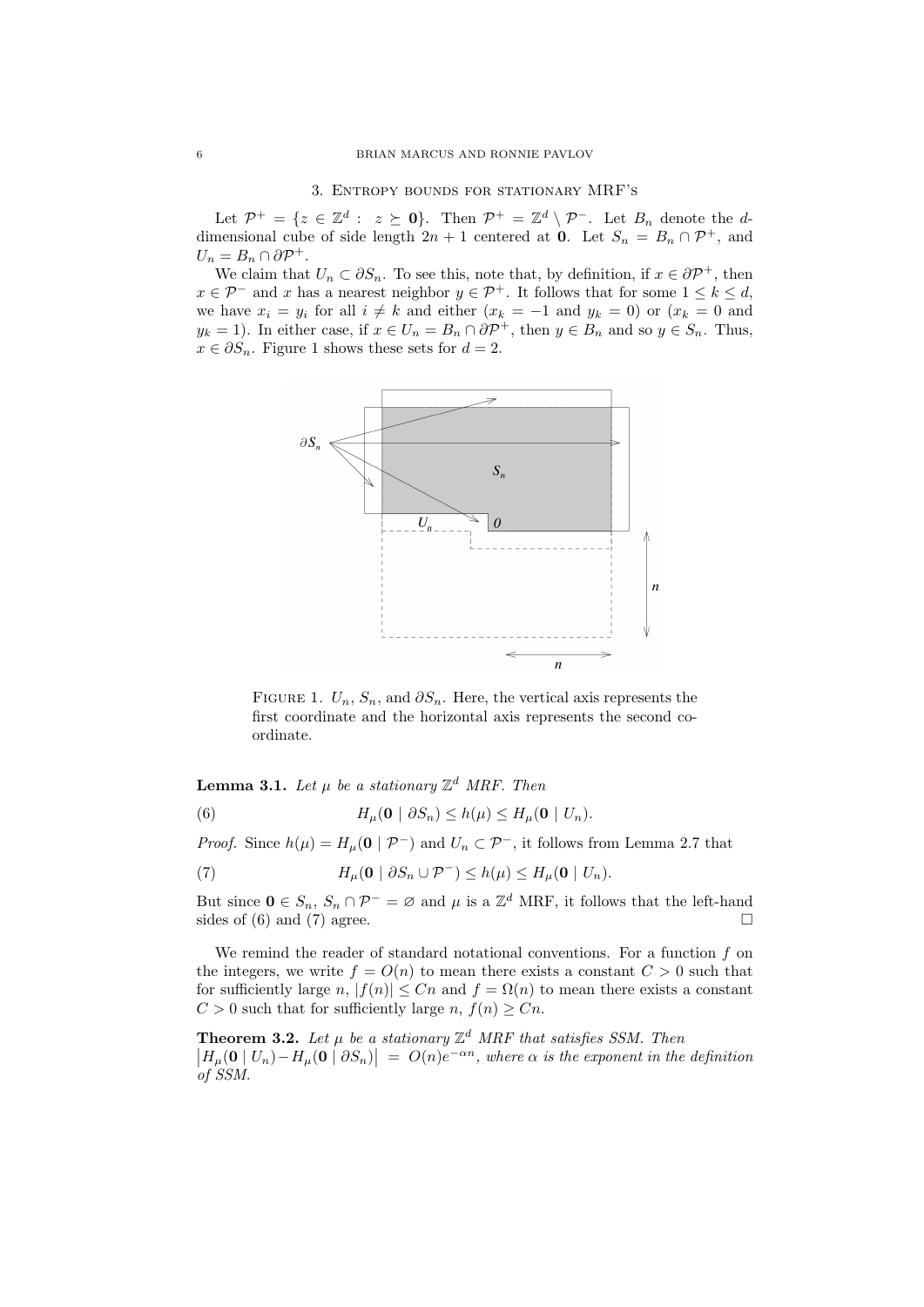*Proof.* The main idea is that the SSM condition forces the probability of a letter on **0**, conditioned on a configuration  $y$  on  $U_n$ , to be approximately the same as when conditioned on any extension of *y* to a configuration on  $\partial S_n$ .

Let  $L_n = \partial S_n \setminus U_n$ . Note that  $\partial S_n$  is the disjoint union of  $U_n$  and  $L_n$ . For every configuration  $y \in A^{U_n}$  such that  $\mu(y) > 0$ , let

$$
E(y) = \{ w \in \mathcal{A}^{L_n} : \mu(yw) > 0 \}.
$$

By  $(3)$  and  $(4)$ , we can write

(8) 
$$
H_{\mu}(\mathbf{0} \mid U_n) = \sum_{y \in \mathcal{A}^{U_n}: \ \mu(y) > 0} \mu(y) H_{\mu}(\mathbf{0} \mid y) \text{ and}
$$

(9) 
$$
H_{\mu}(\mathbf{0} \mid \partial S_n) = \sum_{y \in A^{U_n}: \ \mu(y) > 0} \mu(y) \sum_{w \in E(y)} \mu(w \mid y) H_{\mu}(\mathbf{0} \mid yw).
$$

Fix  $y$  as above. Let  $C$  and  $\alpha$  be the positive constants for SSM. For any configuration *y* on  $U_n$  and  $w, w' \in E(y)$ , we have  $d({\bf{0}}, D(w, w')) \ge n$ . By SSM applied to  $V = S_n$ ,  $T = \partial S_n$ , we have that for all  $x \in \mathcal{A}^0$ ,  $y \in \mathcal{A}^{U_n}$ , and  $w, w' \in E(y)$ ,

$$
\big|\mu(x \mid yw) - \mu(x \mid yw')\big| \le Ce^{-\alpha n}
$$

*.*

Now,

$$
\mu(x \mid y) = \sum_{w \in E(y)} \mu(w \mid y) \mu(x \mid yw),
$$

and so for all  $w \in E(y)$ ,

$$
|\mu(x \mid y) - \mu(x \mid yw)| = \left| \left( \sum_{w' \in E(y)} \mu(w' \mid y) \mu(x \mid yw') \right) - \mu(x \mid yw) \right|
$$
  
= 
$$
\left| \sum_{w' \in E(y)} \mu(w' \mid y) (\mu(x \mid yw') - \mu(x \mid yw)) \right|
$$
  

$$
\leq \sum_{w' \in E(y)} \mu(w' \mid y) |\mu(x \mid yw') - \mu(x \mid yw)| \leq Ce^{-\alpha n}.
$$

By Lemma 2.10, there is a constant  $C'$  depending only on  $C$  and  $\alpha$  such that

$$
\left|\mu(x \mid y)\log \mu(x \mid y) - \mu(x \mid yw)\log \mu(x \mid yw)\right| \leq C' n e^{-\alpha n}
$$

for some  $C' > 0$ .

Thus,

$$
\left| H_{\mu}(\mathbf{0} \mid y) - \sum_{w \in E(y)} \mu(w \mid y) H_{\mu}(\mathbf{0} \mid yw) \right| = \left| \sum_{w \in E(y)} \mu(w \mid y) (H_{\mu}(\mathbf{0} \mid y) - H_{\mu}(\mathbf{0} \mid yw)) \right|
$$
  
\n
$$
\leq \sum_{w \in E(y)} \mu(w \mid y) |H_{\mu}(\mathbf{0} \mid y) - H_{\mu}(\mathbf{0} \mid yw))|
$$
  
\n
$$
\leq \sum_{x \in A^0} \sum_{w \in E(y)} \mu(w \mid y) |\mu(x \mid y) \log \mu(x \mid y) - \mu(x \mid yw) \log \mu(x \mid yw)|
$$
  
\n
$$
\leq \sum_{x \in A^0} \sum_{w \in E(y)} \mu(w \mid y) C' n e^{-\alpha n} \leq |A| C' n e^{-\alpha n}.
$$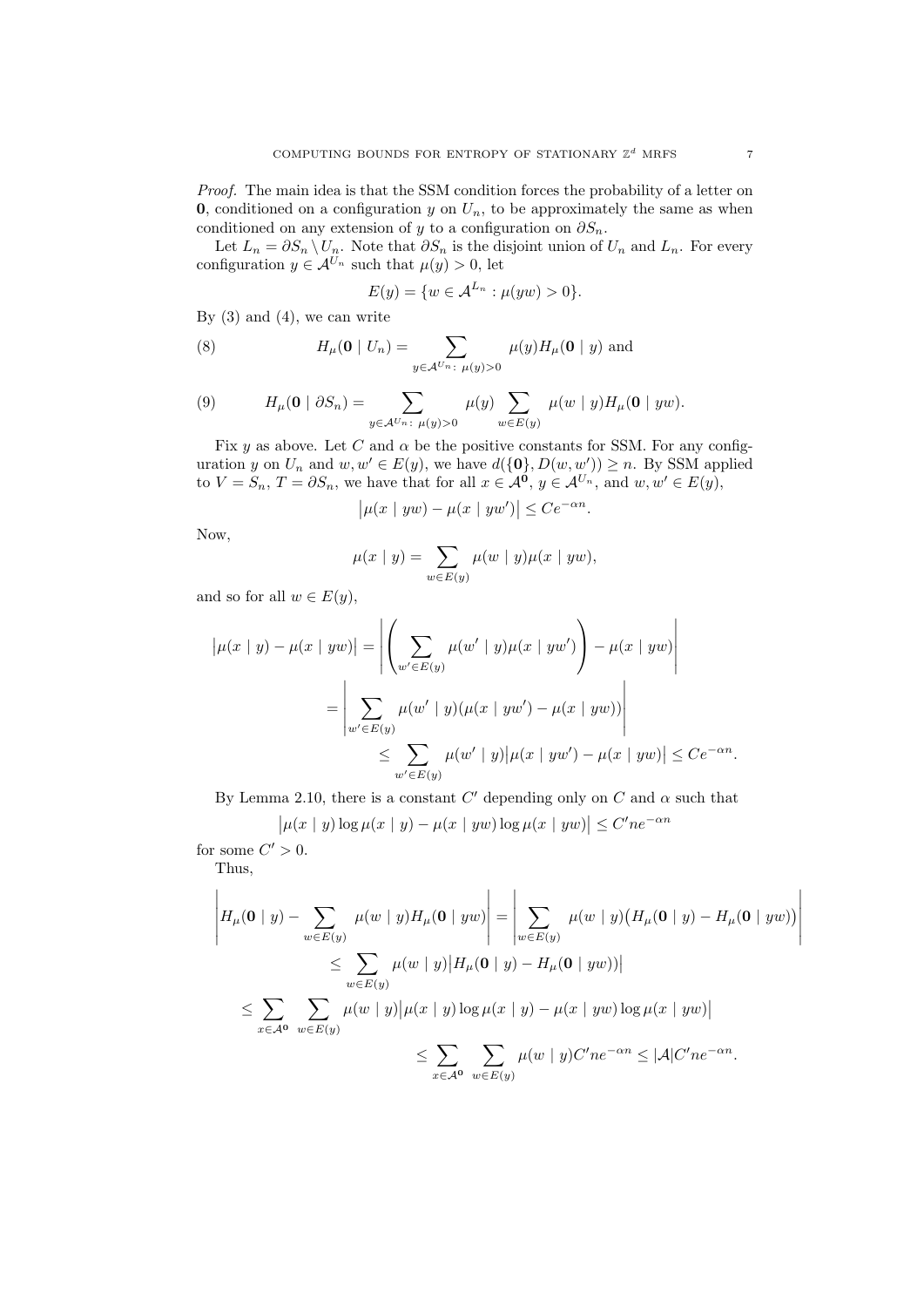Applying (8) and (9), we get

$$
\left|H_{\mu}(\mathbf{0} \mid U_n) - H_{\mu}(\mathbf{0} \mid \partial S_n)\right| \leq |\mathcal{A}| C' n e^{-\alpha n}.
$$

By combining Lemma 3.1 and Theorem 3.2, we obtain exponentially accurate upper and lower approximations to  $h(\mu)$  for any stationary  $\mathbb{Z}^d$  MRF  $\mu$  which satisfies SSM. In the following section, we show that when the MRF is a (nearest-neighbor) Gibbs measure (defined in the next section) and  $d = 2$ , there is an efficient algorithm to approximate these bounds. A version of the well-known Hammersley-Clifford theorem [15] shows that any fully supported (nearest-neighbor) MRF is a (nearestneighbor) Gibbs measure. However, that result can fail in general; see [1] for an example based on a construction for finite graphs given in [13].

4. Computation of entropy bounds for stationary Gibbs measures

Let  $\gamma : \mathcal{A} \to (0, \infty), \beta_i : \mathcal{A} \times \mathcal{A} \to [0, \infty), i = 1, \dots, d$ . For a finite  $V \subset \mathbb{Z}^d$  and  $w \in A^V$ , let

$$
I(w) = \left(\prod_{v \in V} \gamma(v)\right) \prod_{i=1}^d \prod_{\{v \in V : v + e_i \in V\}} \beta_i(v, v + e_i).
$$

In statistical physics, often  $log I(w)$  is referred to as the energy of the configuration *w*, and  $\log \gamma$  and  $\log \beta_i$  correspond to external fields and interaction strengths, respectively.

A configuration  $\delta \in \mathcal{A}^{\partial V}$  is called *V*-admissible if there exists at least one  $w \in A^V$  such that  $I(w\delta) > 0$ .

**Definition 4.1.** *Given*  $\gamma$ ,  $\beta_i$  *as above, for all*  $|V| < \infty$  *and V*-*admissible*  $\delta$ *, define for all*  $w \in A^V$ ,

$$
\Lambda^{\delta}(w) = \frac{I(w\delta)}{\sum_{x \in \mathcal{A}^V} I(x\delta)}.
$$

*The collection*  $\{\Lambda^{\delta}\}_{V,\delta}$  *is called a* **stationary**  $\mathbb{Z}^d$  Gibbs specification for the **local interactions** *γ***,** *βi.*

Note that each  $\Lambda^{\delta}$  is a probability measure on  $\mathcal{A}^{V}$ , and for  $U \subset V$  and  $w \in \mathcal{A}^{U}$ ,

$$
\Lambda^{\delta}(w) = \sum_{c \in \mathcal{A}^{V \setminus U}} \Lambda^{\delta}(wc).
$$

Also, we can regard  $\Lambda^{\delta}$  as a probability measure on configurations  $y \in A^{V \cup \partial V}$  that agree with  $\delta$  on  $\partial V$ .

Many classical models can be expressed using this framework (see [12, Chapter 2].)

- Ising model:  $A = {\pm 1}$ ,  $\gamma(a) = e^{Ea}$ ,  $\beta_i(a, b) = e^{Jab}$  for constants *E* (external magnetic field) and *J* (coupling strength).
- *n*-state Potts model:  $\mathcal{A} = \{1, \ldots, n\}$ ,  $\gamma(a) = 1$ ,  $\beta_i(a, b) = e^{J\delta_{ab}}$ , where  $\delta_{ab}$ is the Kronecker delta.
- *n*-coloring shift:  $A = \{1, \ldots n\}$ ,  $\gamma(a) = 1$ ,  $\beta_i(a, b) = 1 \delta_{ab}$ ; this can be thought of as the limiting case of the *n*-state Potts model as  $J \to -\infty$ .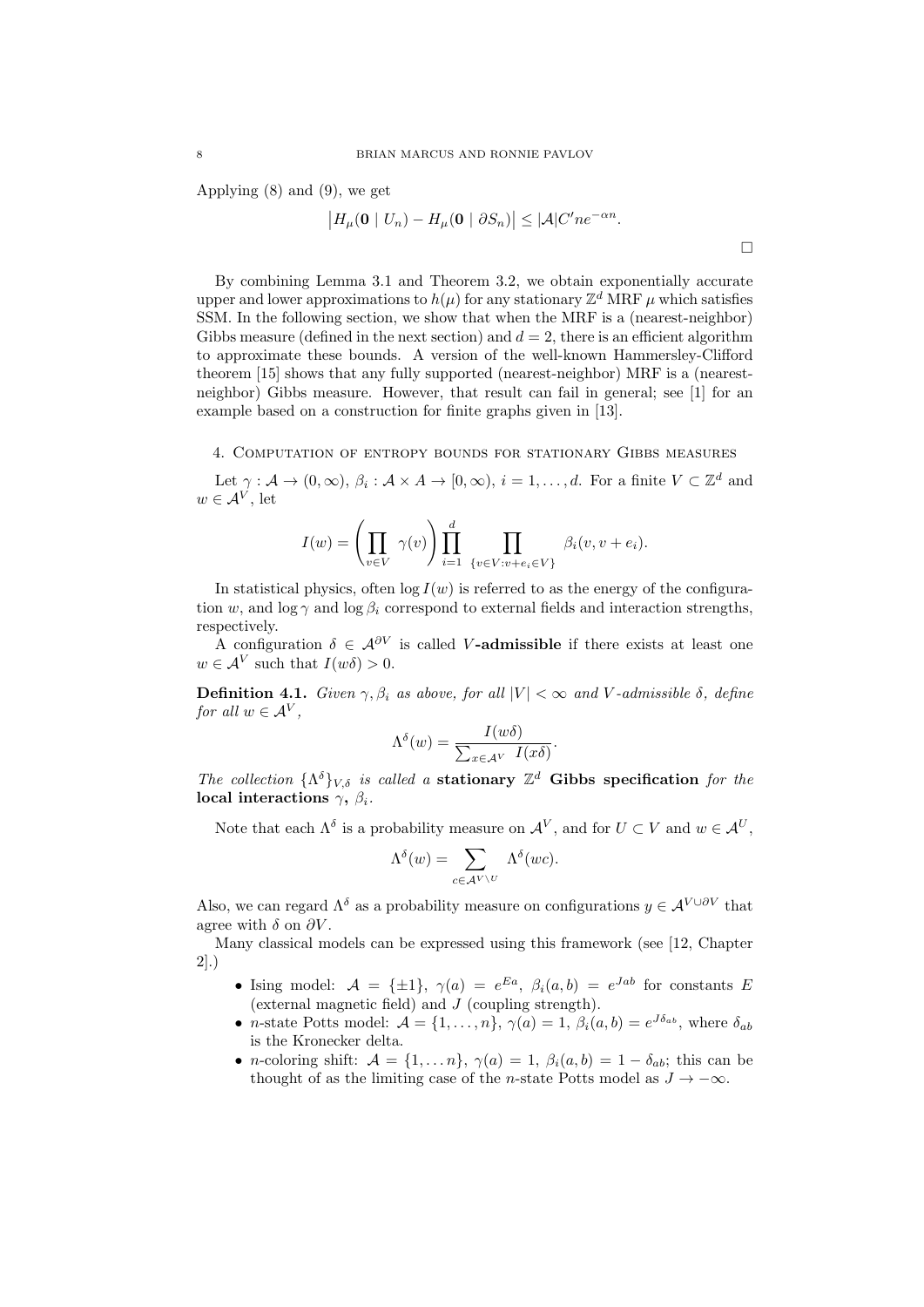• Hard square model:  $A = \{0, 1\}$ ,  $\gamma(a) = 1$ ,  $\beta_i(a, b) = 1 - ab$ . In other words, the hard square model weights nearest-neighbor configurations equally, subject to the "hard constraint" that nearest neighbor sites cannot both be occupied by 1.

Definition 4.2. *A* stationary  $\mathbb{Z}^d$  Gibbs measure for a stationary  $\mathbb{Z}^d$  Gibbs specification is a stationary  $\mathbb{Z}^d$  MRF  $\mu$  on  $\mathcal{A}^{\mathbb{Z}^d}$  such that for any finite set V and  $\delta \in \mathcal{A}^{\partial V}$ , if  $\mu(\delta) > 0$  then  $\delta$  is *V*-admissible and for all  $x \in \mathcal{A}^V$ 

$$
\mu(x \mid \delta) = \Lambda^{\delta}(x).
$$

Specifications can be used to define MRF's, not just Gibbs measures (see [5]). However, we find the concept of specification most useful for Gibbs measures.

Gibbs measures, as defined here, are often referred to as "nearest-neighbor" Gibbs measures in the literature. Note that since the  $\beta_i$  are allowed to take on the value 0, a Gibbs measure need not be fully supported. Also, note that, by definition, a necessary condition for  $\mu(\delta) > 0$  is V-admissibility of  $\delta$ . While there may be no finite procedure for determining if a configuration  $\delta$  has positive measure, there is a finite procedure for determining if  $\delta$  is *V*-admissible. For this reason, we impose an SSM condition on the specification that defines a Gibbs measure, rather than the Gibbs measure itself.

**Definition 4.3.** *A stationary* Z *<sup>d</sup> Gibbs specification* Λ *satisfies* **strong spatial mixing** *(SSM)* if there exist constants  $C, \alpha > 0$ , such that for all finite  $V \subset \mathbb{Z}^d$ ,  $u \in V$ ,  $\partial V \subseteq T \subset V \cup \partial V$ ,  $x \in A^{\{u\}}$ ,  $y, z \in A^T$ , such that  $\delta = y|_{\partial V}$  and  $\eta = z|_{\partial V}$ *are V*-*admissible and*  $\Lambda^{\delta}(y), \Lambda^{\eta}(z) > 0$ *, then* 

$$
\left|\Lambda^{\delta}(x \mid y) - \Lambda^{\eta}(x \mid z)\right| \leq Ce^{-\alpha d(\{u\}, D(y, z))}.
$$

Note that if the specification of a Gibbs measure  $\mu$  satisfies SSM, then the measure  $\mu$  itself satisfies SSM as an MRF. It is well known that when the specification satisfies SSM there is a unique Gibbs measure corresponding to the specification. In fact, a weaker notion of spatial mixing, known as weak spatial mixing [11], is sufficient.

Just as in the case of MRF's, the single-site version of SSM for Gibbs specifications implies a finite-set version, and the proof, which we omit, is very similar to that of Lemma 2.3.

**Lemma 4.4.** *For any stationary* Z *<sup>d</sup> Gibbs specification that satisfies SSM, there exist constants*  $C, \alpha > 0$ *, such that for any finite*  $V \subset \mathbb{Z}^d$ ,  $U \subseteq V$ ,  $\partial V \subseteq T \subset V \cup \partial V$ ,  $x \in A^U$ ,  $y, z \in A^T$ , such that  $\delta = y|_{\partial V}$  and  $\eta = z|_{\partial V}$  are *V*-admissible and  $\Lambda^{\delta}(y), \Lambda^{\eta}(z) > 0$ , then

(10) 
$$
\left|\Lambda^{\delta}(x \mid y) - \Lambda^{\eta}(x \mid z)\right| \leq |U|Ce^{-\alpha d(U,D(y,z))}.
$$

*(The constants C, α can be taken to be those in the definition of SSM.)*

We note that there are conditions, such as one analogous to Proposition 2.4, that imply SSM for stationary Gibbs specifications.

The following is the main result of this section.

**Theorem 4.5.** Let  $\mu$  be a stationary  $\mathbb{Z}^d$  Gibbs measure whose specification satisfies *SSM. Let*  $(K_n)$ ,  $n \in \mathbb{N}$ , be a sequence of sets satisfying  $K_n \subset B_n$  and  $|K_n|$ *O*(*n d−*1 )*. Then there is an algorithm which, on input n, computes upper and lower bounds to*  $H_\mu(\mathbf{0} \mid K_n)$  *in time*  $e^{O(n^{(d-1)^2})}$  *to within tolerance*  $e^{-n^{d-1}}$ *.*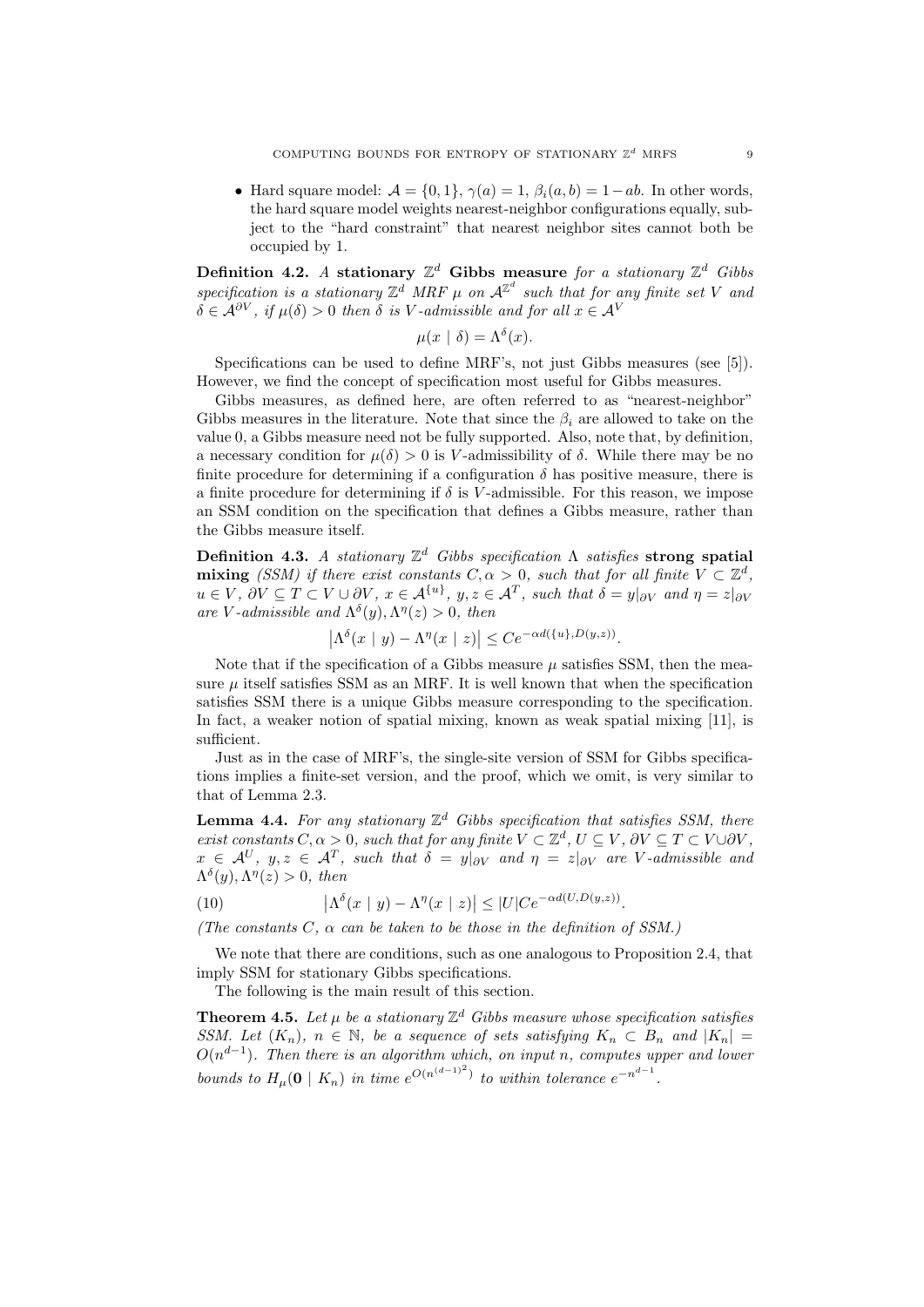**Remark 4.6.** For this and all subsequent results involving running time of algorithms involving  $\mu$ , we do not count computation of the Gibbs parameters  $\gamma$  and  $\beta_i$ towards the claimed running time. (In other words, we assume that we are given approximations to  $\gamma$  and  $\beta_i$  with arbitrarily good precision before performing any computation.) We also note that the algorithms here do not depend on knowledge of specific values of the parameters *C* and *α* of SSM.

As an immediate consequence of Lemma 3.1, Theorem 3.2, and Theorem 4.5 (applied to  $K_n = \partial S_{n-1}$  and  $K_n = U_n$ ), we have:

**Corollary 4.7.** Let  $\mu$  be a stationary  $\mathbb{Z}^d$  Gibbs measure whose specification satisfies *SSM. Then there is an algorithm which, on input n, computes upper and lower bounds to*  $h(\mu)$  *in time*  $e^{O(n^{(d-1)^2})}$  *to within tolerance*  $e^{-\Omega(n)}$ *.* 

Note that for  $d = 2$  this gives an algorithm to compute  $h(\mu)$  to within  $O(1/n)$ in polynomial time (in *n*).

For the proof of Theorem 4.5, we will need the following result.

**Lemma 4.8.** Let  $\mu$  be a stationary  $\mathbb{Z}^d$  Gibbs measure. Let  $(K_n)$ ,  $n \in \mathbb{N}$ , be a *sequence of sets satisfying*  $K_n \subset B_n$  *and*  $|K_n| = O(n^{d-1})$ *. Then for any sequence*  $(m_n)_{n\in\mathbb{N}}$  *of positive integers, there is an algorithm which, on input n, determines which*  $\delta \in A^{\partial B_{n+m_n}}$  *are*  $B_{n+m_n}$ -*admissible and, for those which are, computes*  $\Lambda^{\delta}(w)$  *for all*  $w \in A^{K_n}$ *, in running time*  $e^{O((n+m_n)^{d-1})}$ *.* 

*Proof.* For simplicity, we prove this only for  $d = 2$ . The general case follows along similar lines.

Fix sequences  $(K_n)$  and  $(m_n)$  as in the statement of the lemma, a particular value of *n*, a  $B_{n+m_n}$ -admissible  $\delta$ , and  $w \in A^{K_n}$ . Define

$$
I^{\delta}(w) := \sum_{c \in \mathcal{A}^{B_{n+m_n} \setminus K_n}} I(wc\delta).
$$

We will show that

(11) 
$$
I^{\delta}(w) = I(\delta)x^T \overline{M}_{-n-m_n} \overline{M}_{-n-m_{n+1}} \cdots \overline{M}_{n+m_{n-1}} y,
$$

where each  $\overline{M}_i$  is a square matrix and  $x, y$  are vectors, all indexed by  $\mathcal{A}^{[-n-m_n,n+m_n]}$ . For  $a, b \in A^{[-n-m_n, n+m_n]}$ , we write  $a = a_{-n-m_n}, \ldots, a_{n+m_n}, b = b_{-n-m_n}, \ldots, b_{n+m_n}$ and

$$
\gamma(a) = \prod_{j=-n-m_n}^{n+m_n} \gamma(a_j), \ \beta_1(a,b) = \prod_{j=-n-m_n}^{n+m_n} \beta_1(a_j,b_j), \ \beta_2(a) = \prod_{j=-n-m_n}^{n+m_n-1} \beta_2(a_j,a_{j+1}).
$$

For  $i = -n - m_n, \ldots, n + m_n$ , define the transfer matrix  $M_i$  by

$$
(M_i)_{(a,b)} = \gamma(a)\beta_1(a,b)\beta_2(a)\beta_2(\delta_{i,-n-m_n-1},a_{-n-m_n})\beta_2(a_{n+m_n},\delta_{i,n+m_n+1})
$$

for  $a, b \in A^{[-n-m_n, n+m_n]}$ . Let  $V_i = \{i\} \times [-n-m_n+1, \dots n+m_n-1]$  and let  $(\overline{M}_i)_{(a,b)} = (M_i)_{(a,b)}$ 

except if a, b are such that  $V_i \cap K_n \neq \emptyset$  and  $a|_{\{j:(i,j)\in K_n\}} \neq w|_{V_i \cap K_n}$ , in which case we set  $(M_i)_{(a,b)} = 0$ . Let  $\delta_L = \delta |_{\{-n-m_n-1\} \times \{[-n-m_n, n+m_n]\}}$  and  $\delta_R = \delta|_{\{n+m_n+1\} \times \{[-n-m_n, n+m_n]\}}$  be the restrictions of  $\delta$  to the left and right sides of  $\partial B_{n+m_n}$ . We define vectors  $x, y$  by

$$
x_a = \beta_1(\delta_L, a), y_a = (M_{n+m_n})_{(a, \delta_R)}
$$
 for  $a \in A^{[-n-m_n, n+m_n]}$ .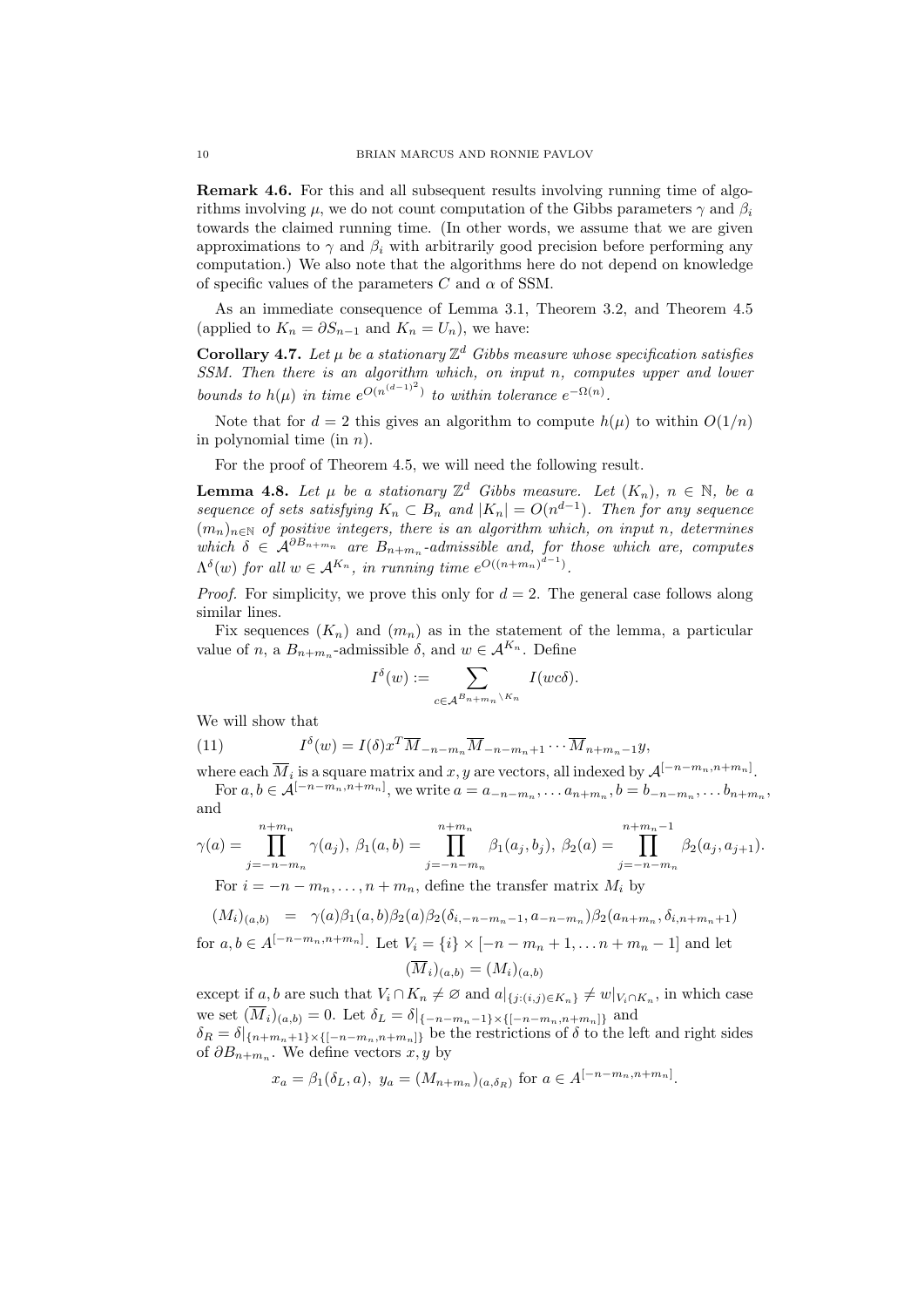To see that the expression (11) holds, observe that the interactions that make up  $I^{\delta}(w)$  are assembled one column at a time by each matrix  $\overline{M}_i$ , with adjustments on the border of  $B_{n+m_n}$  contributed by  $I(\delta)$ , *x*, and *y*.

Note that each  $\overline{M}_i$  can be constructed in time  $(e^{O(n+m_n)})^2 = e^{O(n+m_n)}$ , *x* and *y* can be constructed in time  $e^{O(n+m_n)}$ , and  $I(\delta)$  can be constucted in time  $O(n+m_n)$ . Each matrix multiplication takes time at most  $(e^{O(n+m_n)})^3 = e^{O(n+m_n)}$ . Thus,  $I^{\delta}(w)$  can be constructed in time  $e^{O(n+m_n)}$ . This can be done for all  $w \in A^{K_n}$  in time  $e^{O(n+m_n)}e^{O(n)} = e^{O(n+m_n)}$  (this is the only part of the proof where we use the assumption on the size of  $K_n$ ).

Since

$$
\Lambda^{\delta}(w) = \frac{I^{\delta}(w)}{\sum_{x \in \mathcal{A}^{K_n}} I^{\delta}(x)},
$$

we can compute  $\Lambda^{\delta}(w)$  for all  $w \in A^{K_n}$  and all  $B_{n+m_n}$ -admissible  $\delta \in A^{\partial B_{n+m_n}}$  in time  $(e^{O(n+m_n)})^2 = e^{O(n+m_n)}$ .

For  $d > 2$ , the proof follows along similar lines using transfer matrices indexed by configurations on  $(d-1)$ -dimensional arrays.

 $\Box$ 

**Proposition 4.9.** Let  $\mu$  be a stationary  $\mathbb{Z}^d$  Gibbs measure whose specification sat*isfies SSM with constants C* and  $\alpha$ . Let  $(K_n)$ ,  $n \in \mathbb{N}$ , be a sequence of sets satisfying  $K_n \subset B_n$  *and*  $|K_n| = O(n^{d-1})$ *. Then for any sequence*  $(m_n)$  *of positive integers, there is an algorithm which, on input n, computes upper and lower bounds*  $\mu^+(w)$ *and*  $\mu^{-}(w)$  *to*  $\mu(w)$ *, for all*  $w \in A^{K_n}$ *, in time*  $e^{O((n+m_n)^{d-1})}$ *, such that* 

$$
\mu^+(w) - \mu^-(w) \le Ce^{-\alpha m_n} |K_n|.
$$

*Proof.* Fix sequences  $(K_n)$  and  $(m_n)$  as in the statement of the proposition, a particular value of *n*, and  $w \in A^{K_n}$ . Observe that

$$
\mu(w) = \sum_{\delta \in \mathcal{A}^{\partial B_{m_n + n}}: \ \mu(\delta) > 0} \mu(w \mid \delta) \mu(\delta).
$$

Let  $\delta^w$  be a configuration  $\delta$  which achieves  $\max_{\{B_{n+m_n}\} }$ -admissible  $\delta\}$   $\Lambda^{\delta}(w)$  and let  $\delta_w$  be a configuration  $\delta$  which achieves  $\min_{\{B_{n+m_n}\text{-admissible } \delta\}} \Lambda^{\delta}(w)$ . Since strict positivity of  $\mu(\delta)$  implies  $B_{n+m_n}$ -admissibility, it follows that

$$
\Lambda^{\delta_w}(w) \le \mu(w) \le \Lambda^{\delta^w}(w).
$$

Since  $\mu$  satisfies SSM, it follows by Lemma 2.3 (applied to  $V = B_{n+m_n}$ ,  $T = \partial V$ and  $U = K_n$ ) that

(12) 
$$
0 \leq \Lambda^{\delta^w}(w) - \Lambda^{\delta_w}(w) \leq C e^{-\alpha m_n} |K_n|.
$$

By Lemma 4.8, we can identify all  $B_{m_n+n}$ -admissible  $\delta$  and compute  $\Lambda^{\delta}(w)$  for all such  $\delta$  and all  $w \in A^{K_n}$  in time  $e^{O((n+m_n)^{d-1})}$ . Thus in time  $e^{O((n+m_n)^{d-1})}$  we can identify, for all  $w \in A^{K_n}$ ,  $\delta_w$ , and  $\delta^w$  and compute the upper and lower bounds  $\Lambda^{\delta_w}(w)$  and  $\Lambda^{\delta^w}(w)$ .

This, together with  $(12)$ , completes the proof.

Similarly, we have: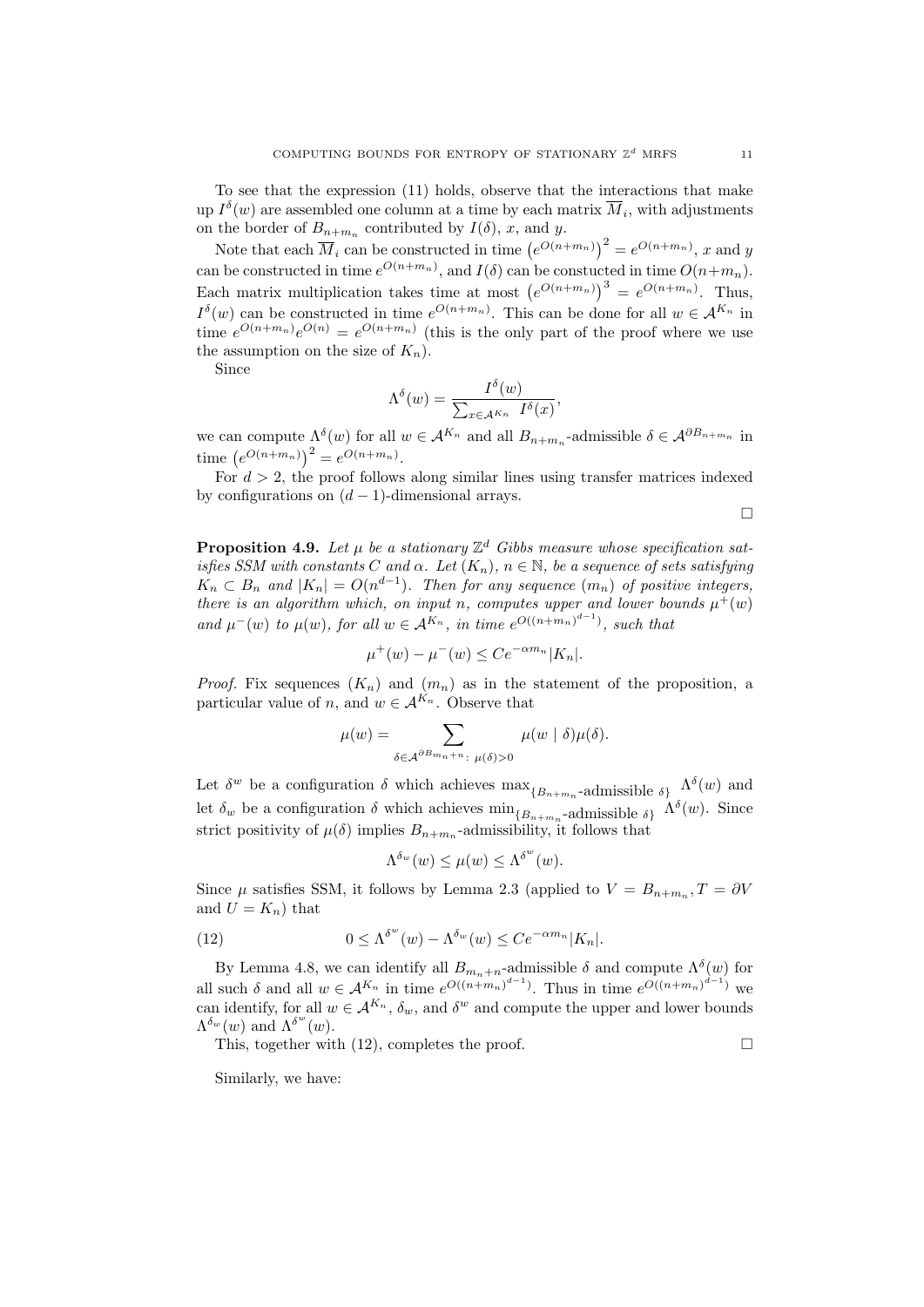**Proposition 4.10.** Let  $\mu$  be a stationary  $\mathbb{Z}^d$  Gibbs measure whose specification *satisfies SSM with constants C and*  $\alpha$ *.* Let  $(K_n)$ *,*  $n \in \mathbb{N}$ *,* be a sequence of sets satisfying  $K_n \subset B_n \setminus \{0\}$  and  $|K_n| = O(n^{d-1})$ . Then for any sequence  $(m_n)$  of *positive integers, there is an algorithm which, on input n, computes upper and lower* bounds  $\mu^+(x_0 \mid w)$  and  $\mu^-(x_0 \mid w)$  to  $\mu(x_0 \mid w)$  for all  $x_0 \in A$  and  $w \in A^{K_n}$  with  $\mu(w) > 0$  *in time*  $e^{O((n+m_n)^{d-1})}$  *such that* 

$$
\mu^+(x_0 \mid w) - \mu^-(x_0 \mid w) \leq Ce^{-\alpha m_n}.
$$

*Proof.* Fix sequences  $(K_n)$  and  $(m_n)$  as in the statement of the proposition, a particular value of *n*, and  $w \in A^{K_n}$ . Write

$$
\mu(x_0 \mid w) = \sum_{\delta \in \mathcal{A}^{\partial B_{m_n + n}}: \ \mu(w\delta) > 0} \mu(x_0 \mid w, \delta) \mu(\delta \mid w).
$$

As in the proof of Proposition 4.9, we can find  $B_{n+m_n}$ -admissible  $\delta^{x_0,w}$  and  $\delta_{x_0,w}$ such that

*δ* 

$$
\Lambda^{\delta_{x_0,w}}(x_0|w) \le \mu(x_0 \mid w) \le \Lambda^{\delta^{x_0,w}}(x_0|w) \text{ and}
$$
  

$$
0 \le \Lambda^{\delta^{x_0,w}}(x_0|w) - \Lambda^{\delta_{x_0,w}}(x_0|w) \le Ce^{-\alpha m_n}.
$$

(here, we apply SSM to  $V = B_{n+m_n}$ ,  $T = (\partial V) \cup K_n$ ,  $U = \{0\}$ ). Then apply Lemma 4.8 to compute these bounds, i.e., compute  $\Lambda^{\delta^{x_0,w}}(x_0w)$ ,  $\Lambda^{\delta^{x_0,w}}(w)$ ,  $\Lambda^{\delta_{\boldsymbol{x}_0, \boldsymbol{w}}}(\boldsymbol{x}_0\boldsymbol{w}), \text{ and } \Lambda^{\delta_{\boldsymbol{x}_0, \boldsymbol{w}}}(\boldsymbol{w}).$ 

*Proof of Theorem 4.5.* Let  $(K_n)$ ,  $n \in \mathbb{N}$ , be a sequence of sets satisfying  $K_n \subset B_n$ and  $|K_n| = O(n^{d-1}).$ 

Fix any sequence  $(m_n)$ , a particular value of *n*, and  $w \in A^{K_n}$ . Let  $\mu^+(w), \mu^-(w)$ ,  $\mu^+(x_0|w)$ ,  $\mu^-(x_0|w)$  be as in Propositions 4.9 and 4.10. We will use these to obtain upper and lower estimates to  $H_\mu(\mathbf{0} \mid K_n)$  and bound the error. Later, we will describe how to select values of  $(m_n)$  that will yield our algorithm with the asserted properties.

Let  $f(x) = -x \log x$ . Let  $\mu^{--}(x_0 \mid w)$  denote whichever of  $\mu^+(x_0 \mid w)$ ,  $\mu^-(x_0 \mid w)$ achieves min  $(f(\mu^+(x_0 \mid w)), f(\mu^-(x_0 \mid w)))$ . Using concavity of f and Lemma 2.10, there exists  $C' > 0$  (independent of *n* and  $m_n$ ) such that

(13) 
$$
0 \le f(\mu(x_0 \mid w)) - f(\mu^{--}(x_0 \mid w)) \le C'm_ne^{-\alpha m_n}.
$$

Recall that

$$
H_{\mu}(\mathbf{0} \mid K_n) = \sum_{w \in \mathcal{A}^{K_n}} \mu(w) \sum_{x_0 \in \mathcal{A}^{\mathbf{0}}} f(\mu(x_0 \mid w)).
$$

Let  $H^-_\mu(\mathbf{0} \mid K_n)$  denote the expression obtained by substituting  $\mu^-(w)$  for  $\mu(w)$ and  $\mu^{--}(x_0 \mid w)$  for  $\mu(x_0 \mid w)$ :

$$
H_{\mu}^{-}(\mathbf{0} \mid K_{n}) = \sum_{w \in \mathcal{A}^{K_{n}}} \mu^{-}(w) \sum_{x_{0} \in \mathcal{A}^{0}} f(\mu^{--}(x_{0} \mid w)).
$$

 $\text{Then } H_{\mu}^{-}(\mathbf{0} \mid K_n) \leq H_{\mu}(\mathbf{0} \mid K_n).$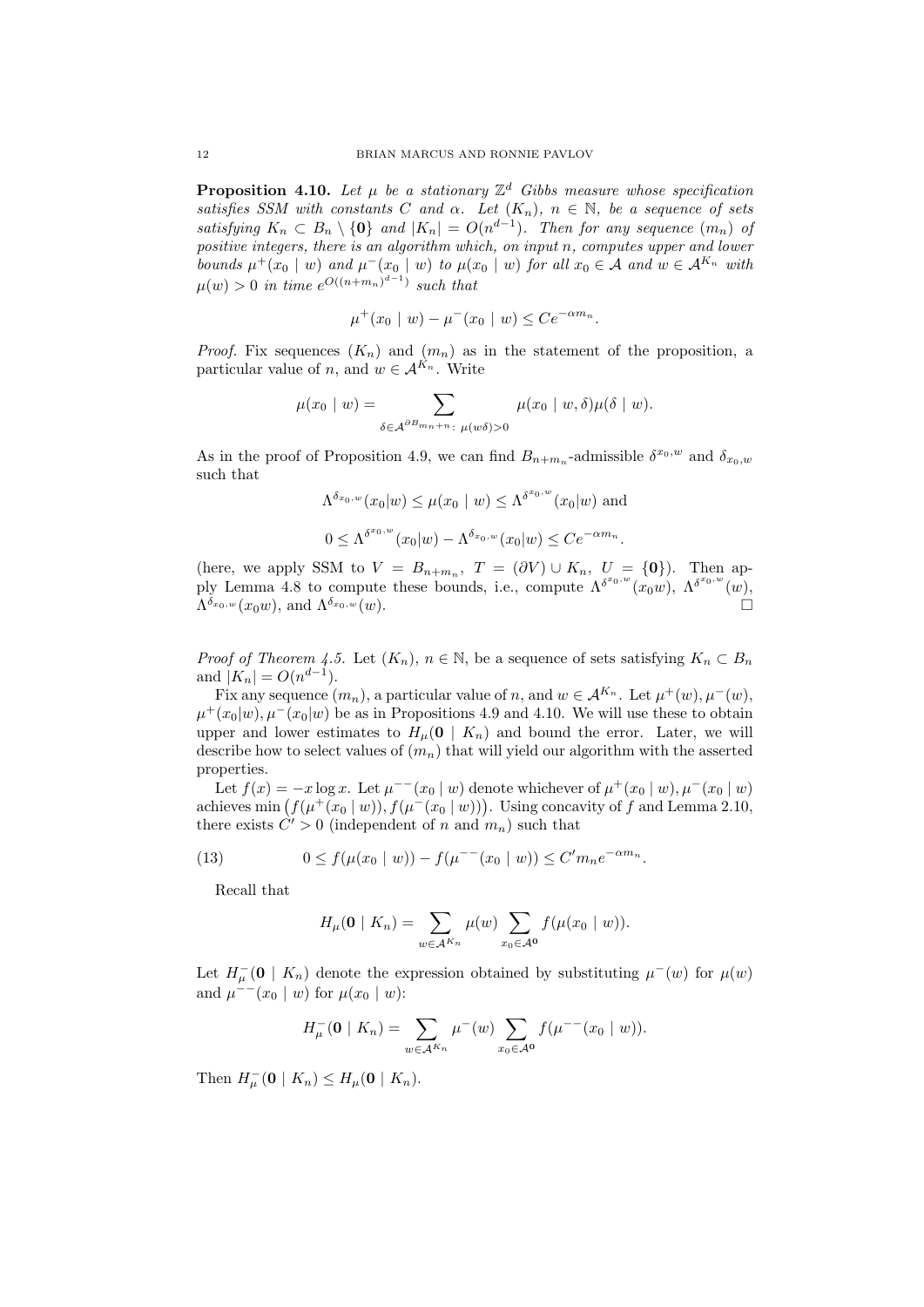Now, we estimate the difference between  $H_\mu(\mathbf{0} \mid K_n)$  and  $H_\mu^-(\mathbf{0} \mid K_n)$ . We have:

$$
(14) \quad H_{\mu}(\mathbf{0} \mid K_n) - H_{\mu}^{-}(\mathbf{0} \mid K_n)
$$
\n
$$
= \sum_{w \in \mathcal{A}^{K_n}} \mu(w) \sum_{x_0 \in \mathcal{A}} f(\mu(x_0 \mid w)) - \sum_{w \in \mathcal{A}^{K_n}} \mu^{-}(w) \sum_{x_0 \in \mathcal{A}^0} f(\mu^{-} (x_0 \mid w))
$$
\n
$$
= \sum_{w \in \mathcal{A}^{K_n}} \mu(w) \sum_{x_0 \in \mathcal{A}^0} (f(\mu(x_0 \mid w)) - f(\mu^{-} (x_0 \mid w)))
$$
\n
$$
+ \sum_{w \in \mathcal{A}^{K_n}} (\mu(w) - \mu^{-}(w)) \sum_{x_0 \in \mathcal{A}^0} f(\mu^{-} (x_0 \mid w))
$$
\n
$$
\leq |\mathcal{A}| C' m_n e^{-\alpha m_n} + |\mathcal{A}|^{|K_n|} |K_n| e^{-1} |\mathcal{A}| C e^{-\alpha m_n} \leq |\mathcal{A}| C' m_n e^{-\alpha m_n} + e^{\eta n^{d-1}} C e^{-\alpha m_n}
$$

for some constant *η* (depending on the upper bound of  $\frac{|K_n|}{n^{d-1}}$ ); here, we have used (13) and Proposition 4.9 in the first inequality.

The reader can check that there then exists a constant *L*, depending on  $|\mathcal{A}|$ ,  $C'$ ,  $C$ ,  $\alpha$ , and  $\eta$ , so that for every n, if  $m_n = Ln^{d-1}$ , then  $H_\mu(\mathbf{0} \mid K_n) - H_\mu^-(\mathbf{0} \mid K_n)$  $0.5e^{-n^{d-1}}$ .

We also note that the computation time of  $H^-_\mu(\mathbf{0} \mid K_n)$  is  $e^{O((n+m_n)^{d-1})}$  (the total amount of time to compute  $\mu^-(w)$  and  $f(\mu^{--}(x_0 \mid w))$  for all  $w \in A^{K_n}$  and  $x_0 \in \mathcal{A}^{\mathbf{0}}$ .)

For the upper bound, let  $\mu^{++}(x_0 \mid w)$  be whichever of  $\mu^+(x_0 \mid w)$ ,  $\mu^-(x_0 \mid w)$ achieves max  $(f(\mu^+(x_0 \mid w)), f(\mu^-(x_0 \mid w)))$  if  $x, y \leq 1/e$  or  $x, y \geq 1/e$ , and  $1/e$ otherwise. Using Lemma 2.10 and the fact that  $f(x)$  achieves its maximum at  $x = 1/e$ , we have:

(15) 
$$
0 \le f(\mu^{++}(x_0 \mid w)) - f(\mu(x_0 \mid w)) \le C'm_ne^{-\alpha m_n}.
$$

(the  $C'$  is the same as above). Then

$$
H^+_{\mu}(\mathbf{0} \mid K_n) = \sum_{w \in \mathcal{A}^{K_n}} \mu^+(w) \sum_{x_0 \in \mathcal{A}^0} f(\mu^{++}(x_0 \mid w))
$$

is an upper bound for  $H_\mu(\mathbf{0} \mid K_n)$ .

Using  $(15)$ , we see that

(16) 
$$
H_{\mu}^{+}(\mathbf{0} \mid K_{n}) - H_{\mu}(\mathbf{0} \mid K_{n})
$$
\n
$$
= \sum_{w \in \mathcal{A}^{K_{n}}} \mu^{+}(w) \sum_{x_{0} \in \mathcal{A}^{0}} f(\mu^{++}(x_{0} \mid w)) - \sum_{w \in \mathcal{A}^{K_{n}}} \mu(w) \sum_{x_{0} \in \mathcal{A}^{0}} f(\mu(x_{0} \mid w))
$$
\n
$$
= \sum_{w \in \mathcal{A}^{K_{n}}} \mu(w) \sum_{x_{0} \in \mathcal{A}^{0}} (f(\mu^{++}(x_{0} \mid w)) - f(\mu(x_{0} \mid w)))
$$
\n
$$
+ \sum_{w \in \mathcal{A}^{K_{n}}} (\mu^{+}(w) - \mu(w)) \sum_{x_{0} \in \mathcal{A}^{0}} f(\mu^{++}(x_{0} \mid w))
$$
\n
$$
\leq |A|G' = \sup_{x_{0} \in \mathcal{A}^{K_{n}}} |A|K_{n}||K_{n} - 1|A|G = \sup_{x_{0} \in \mathcal{A}^{0}} \leq |A|G' = \sup_{x_{0} \in \mathcal{A}^{m}} m^{d-1}G = m
$$

 $\leq |\mathcal{A}|C'm_ne^{-\alpha m_n} + |\mathcal{A}|^{|K_n|}|K_n|e^{-1}|\mathcal{A}|Ce^{-\alpha m_n} \leq |\mathcal{A}|C'm_ne^{-\alpha m_n} + e^{\eta n^{d-1}}Ce^{-\alpha m_n}.$ For every *n*, if  $m_n = Ln^{d-1}$  (the *L* is the same as for the lower bound), then

 $H^+_{\mu}(\mathbf{0} \mid K_n) - H_{\mu}(\mathbf{0} \mid K_n) < 0.5e^{-n^{d-1}}$ . The time to compute  $H^+_{\mu}(\mathbf{0} \mid K_n)$  is  $e^{O((n+m_n)^{d-1})}$ , the same as for  $H_\mu^-(\mathbf{0} \mid K_n)$ .

We now describe the algorithm for choosing the values  $(m_n)$ . We note that without knowledge of the explicit constants  $C$  and  $\alpha$  from the strong spatial mixing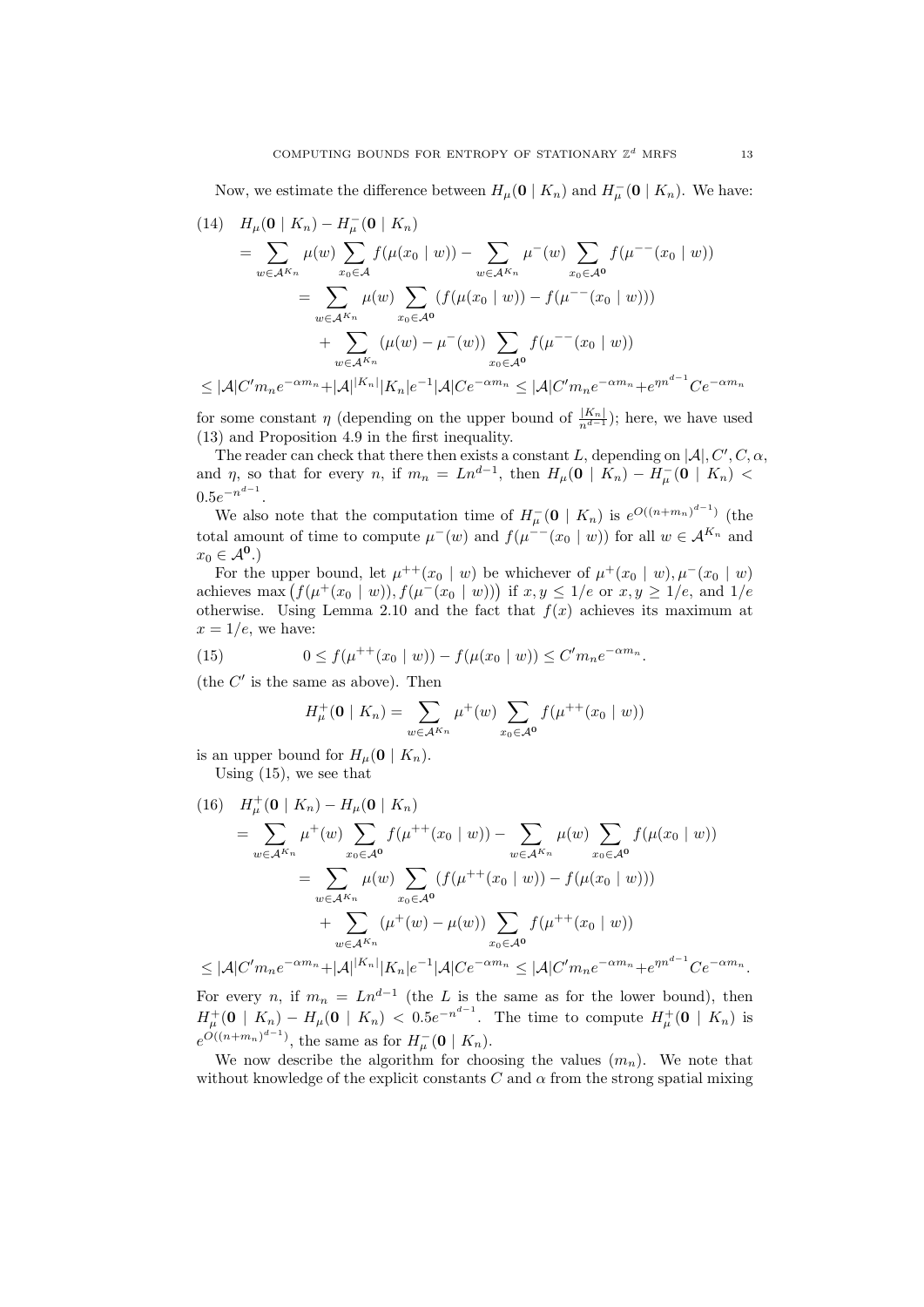of  $\mu$ , we cannot explicitly compute the constant  $L$ . However, for our purposes, knowledge of *L* is unnecessary.

The algorithm uses parameters *n* and *j* which both start off equal to 1, though they will be incremented later. The algorithm consists of one main loop which is run repeatedly. At the beginning of the loop, the above bounds  $H^-_\mu(\mathbf{0} \mid K_n)$  and  $H^{\pm}_{\mu}(\mathbf{0} \mid K_n)$  are computed for  $m_n = jn^{d-1}$ . If the bounds are not within  $e^{-n^{d-1}}$  of each other, then *j* is incremented by 1 and the algorithm returns to the beginning of the loop. When the bounds are within  $e^{-n^{d-1}}$  of each other (which will happen for large enough  $j$  by the comments following (14) and (16)), then  $m_n$  is defined to be *jn<sup>d</sup>−*<sup>1</sup> , the value of *n* is incremented by 1, and the algorithm returns to the beginning of the loop.

By the above discussion, there exists *L* so that *j* will never be incremented beyond  $L$  in this algorithm. This means that there exists  $J$  so that for all sufficiently large  $n, m_n = Jn^{d-1}$ . Therefore, for all *n*, the algorithm yields upper and lower bounds to within tolerance  $e^{-n^{d-1}}$  in time  $e^{O((n+Jn^{d-1})^{d-1})} = e^{O(n^{(d-1)^2})}$ .

 $\Box$ 

**Remark 4.11.** We remark that the algorithms in Propositions 4.9 and 4.10 can be simplified if one uses knowledge of specific values of the constants *C* and *α* in the definition of SSM. Namely, one can compute  $\Lambda^{\delta}(w)$  (or  $\Lambda^{\delta}(x_0 | w)$ ) for any fixed  $B_{n+m_n}$ -admissible configuration  $\delta$  and then set the upper and lower bounds  $\mu^{\pm}(w)$ (or  $\mu^{\pm}(x_0 \mid w)$ ) to be  $\Lambda^{\delta}(w) \pm Ce^{-\alpha m_n}|K_n|$  (or  $\Lambda^{\delta}(x_0 \mid w) \pm Ce^{-\alpha m_n})$ .

In theory, we can also dispense with the auxiliary sequence  $(m_n)$  in Proposition 4.10: we could instead bound  $\mu(x_0 | w)$  by the minimum and maximum possible values of  $\mu(x_0 \mid w, \delta)$  for configurations  $\delta$  on  $\partial B_n$ , which would give approximations of tolerance  $Ce^{-\alpha n}$  in time  $O(e^{n^{d-1}})$ . A similar simplification could be done for Proposition 4.9 as well, but it would not be useful for our proof of Theorem 4.5: note that in formula (14), the upper bound on  $\mu(w) - \mu^-(w)$  is multiplied by  $|A|^{K_n}$ , and so this upper bound must be at most  $e^{-\Omega(n^{d-1})}$ . Therefore, the described simplification for Proposition 4.10 would not reduce the overall order of computation time for Theorem 4.5, since the algorithm from Proposition 4.9 would still require time  $e^{O(n^{(d-1)^2})}$ .

Finally, we note that in Proposition 4.10 when  $K_n = \partial S_{n-1}$ , there is no need to bound the conditional probabilities  $\mu(x_0 | w)$ , as they can be computed exactly (by using the methods of Lemma 4.8).

We will now describe how to extend Theorem 4.5 and Corollary 4.7 to give bounds for pressure in addition to entropy. Given local interactions  $\gamma$ ,  $\beta_i$ , define:

$$
X = \{ x \in \mathcal{A}^{\mathbb{Z}^d} : \text{ for all } v \in \mathbb{Z}^d \text{ and } 1 \le i \le d, \ \beta_i(x_v, x_{v+e_i}) > 0 \}.
$$

X is the set of configurations on  $\mathbb{Z}^d$  defined by nearest-neighbor constraints and so belongs to the class of nearest-neighbor (or 1-step) shifts of finite type [9].

Let  $f: X \to \mathbb{R}$  be defined by

(17) 
$$
f(x) = \log \gamma(x_0) + \sum_{i=1}^d \log \beta_i(x_0, x_{e_i}).
$$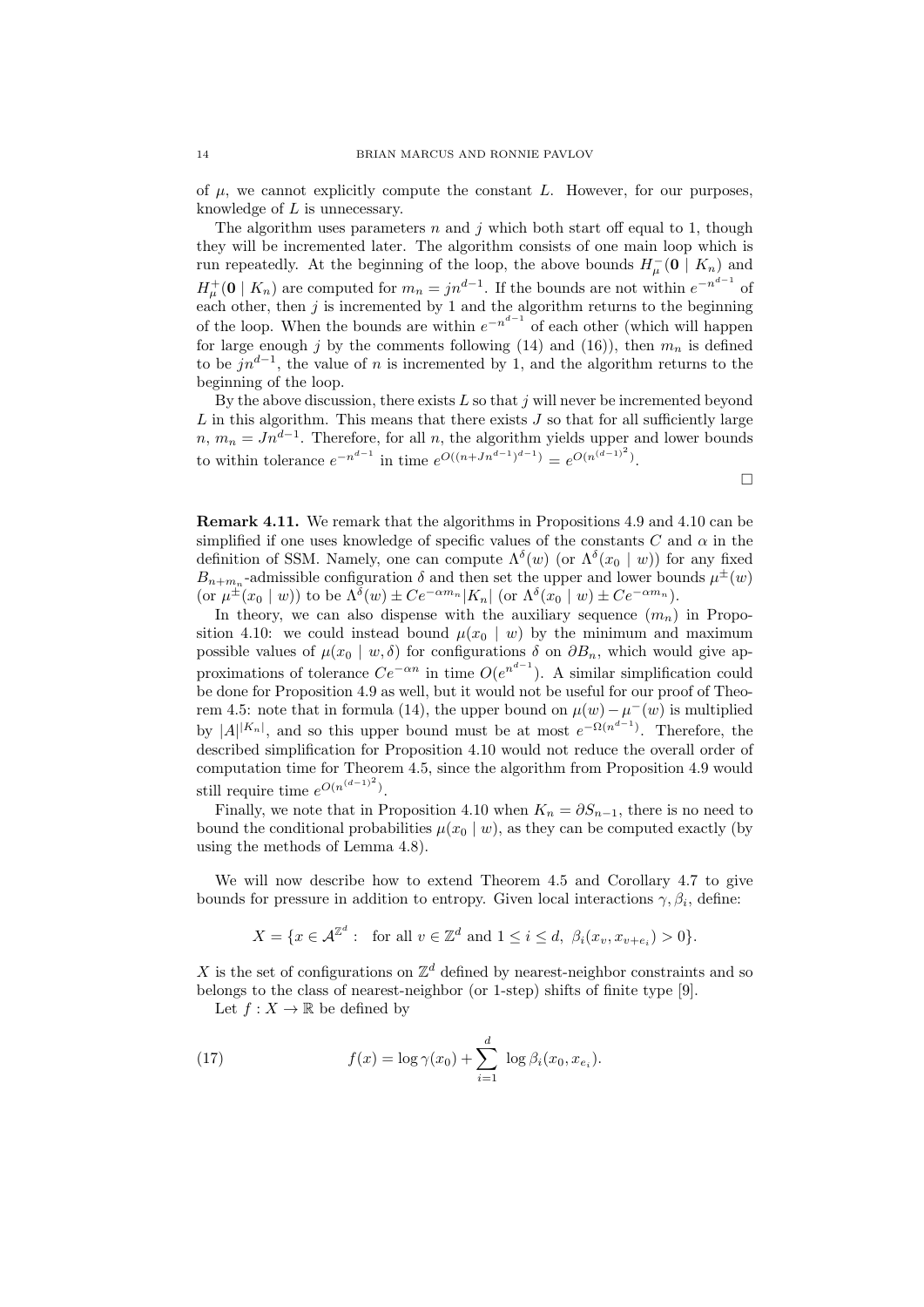**Definition 4.12.** *Let X and f be as above. Define the* **pressure** *of f by*

$$
P(f) = \max_{\nu} h(\nu) + \int f d\nu,
$$

*where the* max *is taken over all stationary measures ν with support contained in X. A measure which achieves the* max *is called an* **equilibrium state** *for f.*

Alternatively, pressure can be defined directly in terms of *X* and *f*, without reference to stationary measures. The definition of pressure which we have used is a corollary of the well-known variational principle [19, Chapter 9]. For general dynamical systems, the max is merely a sup; however, in our context, the sup is always achieved.

It is well known that any equilibrium state for *f* is a Gibbs measure for the specification defined by the interactions  $\gamma$ ,  $\beta_i$  [17, Chapter 4]. As mentioned earlier, when the specification satisfies SSM, there is only one Gibbs measure  $\mu$  that satisfies that specification, and so  $\mu$  is an (unique) equilibrium state for  $f$ .

**Corollary 4.13.** Let  $\gamma$ ,  $\beta_i$  be local interactions which define a stationary  $\mathbb{Z}^d$  Gibbs *specification that satisfies SSM. Let f be as in (17). Then there is an algorithm to compute upper and lower bounds to*  $P(f)$  *in time*  $e^{O(n^{(d-1)^2})}$  *to within tolerance*  $e^{-\Omega(n)}$ .

*Proof.* Let  $\mu$  be the unique Gibbs measure that satisfies the specification. Then Corollary 4.7 applies to compute such bounds for  $h(\mu)$ .

It follows from Proposition 4.9 that for any configuration *w* on a single site or edge of  $\mathbb{Z}^d$ , one can compute upper and lower bounds to  $\mu(w)$  in time  $e^{O(n^{d-1})}$  to within tolerance  $e^{-\Omega(n)}$  (in fact, this follows easily from weak spatial mixing). Thus one can compute upper and lower bounds to  $\int f d\mu$  in the same time with the same tolerance.

Finally, recall that  $\mu$  is an equilibrium state since its specification satisfies SSM, and so we can compute the desired bounds for  $h(\mu) + \int f d\mu = P(f)$ .

 $\Box$ 

### **ACKNOWLEDGEMENTS**

The authors thank David Gamarnik for several helpful discussions and Andrea Montanari for pointing out the connection between our work [10], [14] and work of Gamarnik and Katz [3].

#### **REFERENCES**

- [1] N. Chandgotia. Markov random fields and measures with nearest neighbour Gibbs potentials. *MSc Thesis, University of British Columibia*, http://www.math.ubc.ca/*∼*nishant/Masters thesis.pdf, 2011.
- [2] R.L. Dobrushin. Description of a random field by means of conditional probabilities and conditions for its regularity. *Theory Probab. Appl.*, 13:197–224, 1968.
- [3] D. Gamarnik and D. Katz. Sequential cavity method for computing free energy and surface pressure. *J. Stat. Physics*, 137:205 – 232, 2009.
- [4] D. Gamarnik, D. Katz, and S. Misra. Strong spatial mixing for list coloring of graphs. *arxiv:1207.1223*, 2012.
- [5] H. Georgii. *Gibbs measures and phase transitions*. de Gruyter Studies in Mathematics, Walter de Gruyter & Co., Berlin, 1988.
- [6] L. Goldberg, R. Martin, and M. Paterson. Strong spatial mixing with fewer colours for lattice graphs. *SICOMP*, 35:486–517, 2005.